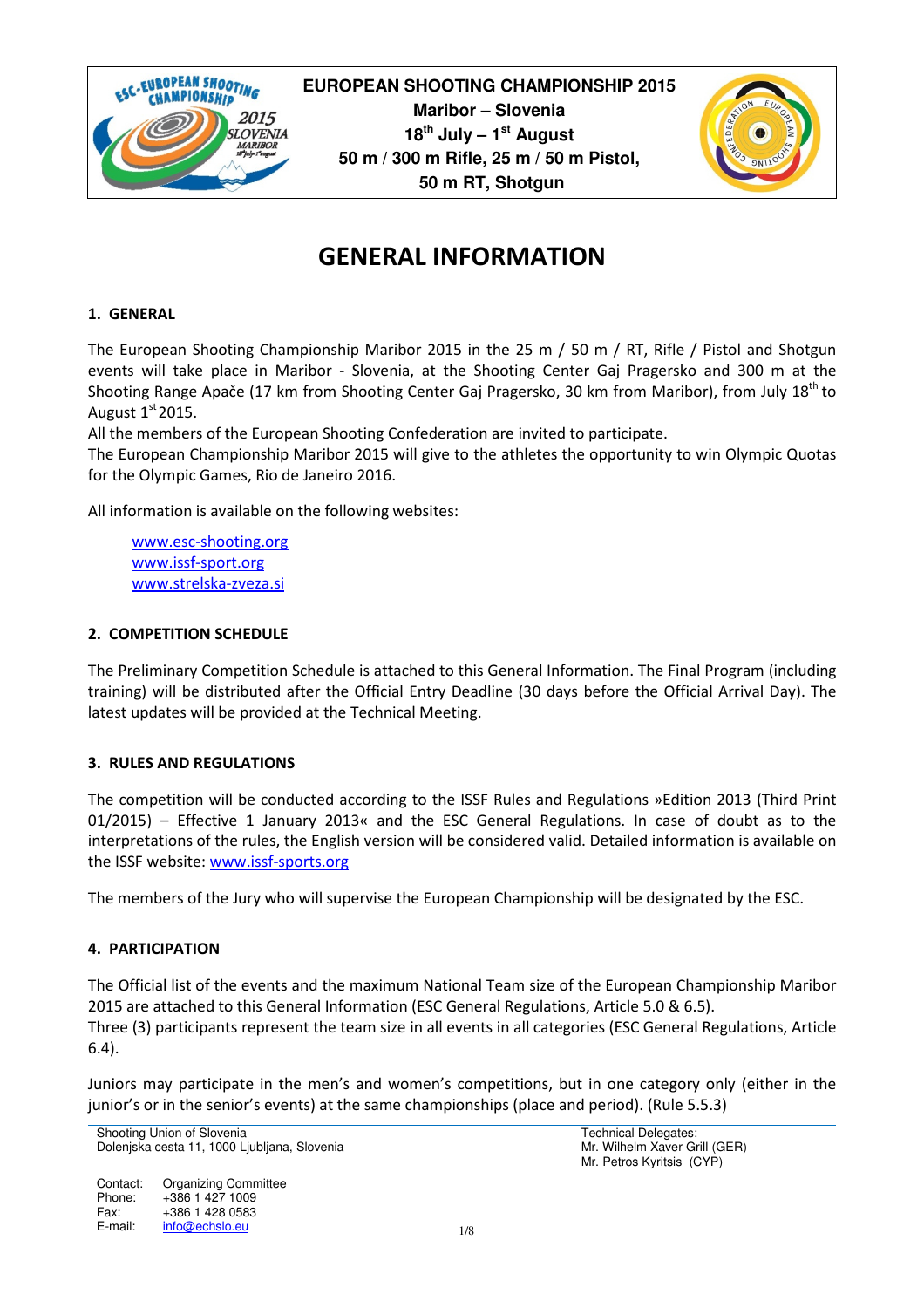

### Additional Shooters (Rule 6.5.6)

- Two (2) additional shooters per Olympic event for MQS, will be allowed. The MQS shooters will not be ranked in the official results list and their scores cannot be recognized as World or European Records.
- Exchange of a shooter competing for individual and/or team results with a MQS shooter is not permitted. A MQS shooter may replace a withdrawn team shooter. The withdrawn shooter may not shoot for MQS. (Rule 6.5.6.1.2)
- Replacements may only be made in the teams of three (3) registered for team events, but only from those (including MQS shooters) already registered for this Championship.

### 5. ENTRY PROCESS AND REGISTRATION

Please complete the attached Registration Forms (Annex 1-9) and return them by the set deadlines. Preliminary and Final Entries for Athletes and Officials must be returned to the ISSF Headquarters. All the other Registration Forms must be returned to the Organizing Committee (see also: Summary of Deadlines).

### Preliminary Entries (ISSF Rule 3.7.3.1)

ESC Member Federations entering the European Championship must submit the Preliminary Entries not later than  $18<sup>th</sup>$  JAN 2015.

Please use the ISSF Online Registration Service http://entry.issf-sports.info , or exceptionally complete the Preliminary Entry Form (Annex 1) and return it by email or fax to the ISSF Headquarters.

### Final Entries (ISSF Rule 3.7.3.2)

ESC Member Federations must forward their Final Entries directly to the ISSF HQ. The Official Deadline (30 days before the Official Arrival Day) is 18<sup>th</sup> JUN 2015.

Please use the ISSF Online Registration Service http://entry.issf-sports.info, or exceptionally complete the Final Entry Forms (Annex 3) and return them by email or fax to the ISSF Headquarters.

### Late Entries (ISSF Rule 3.7.3.4)

Late Entries will only be accepted until the Final Entry Deadline (3 days before the Official Arrival Day) which is  $14^{\text{th}}$  JUL 2015.

Any additional entries received after the Final Entry Deadline, from 15<sup>th</sup> JUL 2015 onwards, may not participate. (ISSF Rule 3.7.3.5)

### Entry Changes after the Final Entry Deadline

From 15<sup>th</sup> JUL 2015 onwards, only the following changes in the Final Entries are permitted: Replacement of a registered athlete by another already registered athlete in another event (ISSF Rule 3.7.3.6) can be made only before 12:00 the day before the Pre-Event Training for that event.

### Entry Confirmation upon arrival

The Team Leader of the ESC Member Federation must report to the OC Entries Official and confirm the Final Entries. The confirmation must be done before 12:00 the day before the Pre-Event-Training.

Shooting Union of Slovenia Dolenjska cesta 11, 1000 Ljubljana, Slovenia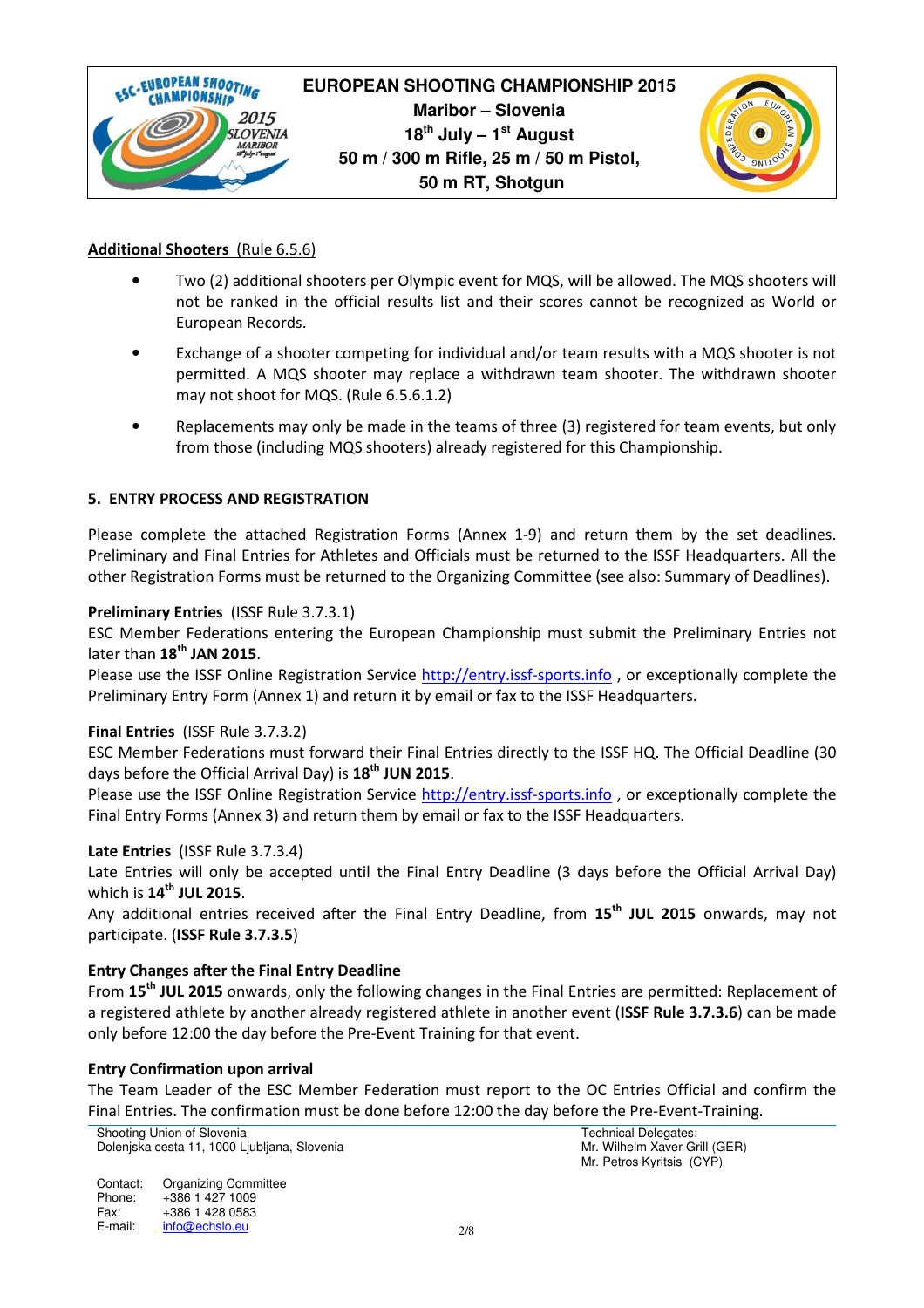

### Cancellation (ISSF Rule 3.7.4.4)

Any ESC Member Federation reducing the number of athletes and/or officials after the Final Entry Deadline (18<sup>th</sup> JUN 2015) is obligated to pay all applicable fees and costs including entry fees according to the number of athletes and entries on the Final Entry Forms originally received. If the applicable fees and costs are not paid no member of that federation may participate.

All the other forms (Final Travel Form, Final Hotel Reservation Form, Final Hotel Rooming List, Visa Support Form, Firearms and Ammunition Form, Media Accreditation Form) should be sent to the following address:

### Shooting Union of Slovenia

Organizing Committee ECH Maribor 2015 Dolenjska cesta 11, 1000 Ljubljana Slovenia

Phone: +386 1 427 1009 Fax: +386 1 428 0583 E-mail: info@echslo.eu

### 6. ENTRY FEE

| - Entry Fee per athlete / per event                 | 170 EUR |        |
|-----------------------------------------------------|---------|--------|
| - Entry Fee per official                            |         | 50 EUR |
| - Additional Late Entry Fee per athlete / per event |         | 50 EUR |
| - Cancelation Fee per athlete / per event           | 170 EUR |        |

### Training Fees (Unofficial and Pre – Event)

- EUR 8 per round of Training Trap, Skeet (25 Targets)
- EUR 10 per round of Training Double Trap (30 Targets)

### 7. PAYMENT & ACCREDITATION

The reception and accreditation for all participants and guests will be organized at the Shooting Center Gaj Pragersko.

Pre-payment of entry fees (latest 10<sup>th</sup> July 2015) is possible via bank transfer to the following bank account:

| Bank:           | NOVA LJUBLJANSKA BANKA d.d. (NLB d.d.),      |
|-----------------|----------------------------------------------|
|                 | Trg republike 2, 1520 Ljubljana, Slovenia    |
| Swift code/BIC: | LJBASI2X                                     |
| IBAN:           | SI56 0201 7001 7933 953                      |
| Beneficiary:    | SHOOTING UNION OF SLOVENIA,                  |
|                 | Dolenjska cesta 11, 1000 Ljubljana, Slovenia |

### NO PAYMENT TO THE ISSF!

Shooting Union of Slovenia Dolenjska cesta 11, 1000 Ljubljana, Slovenia

Contact: Phone: Fax: E-mail: Organizing Committee +386 1 427 1009 +386 1 428 0583 info@echslo.eu 3/8 Technical Delegates: Mr. Wilhelm Xaver Grill (GER) Mr. Petros Kyritsis (CYP)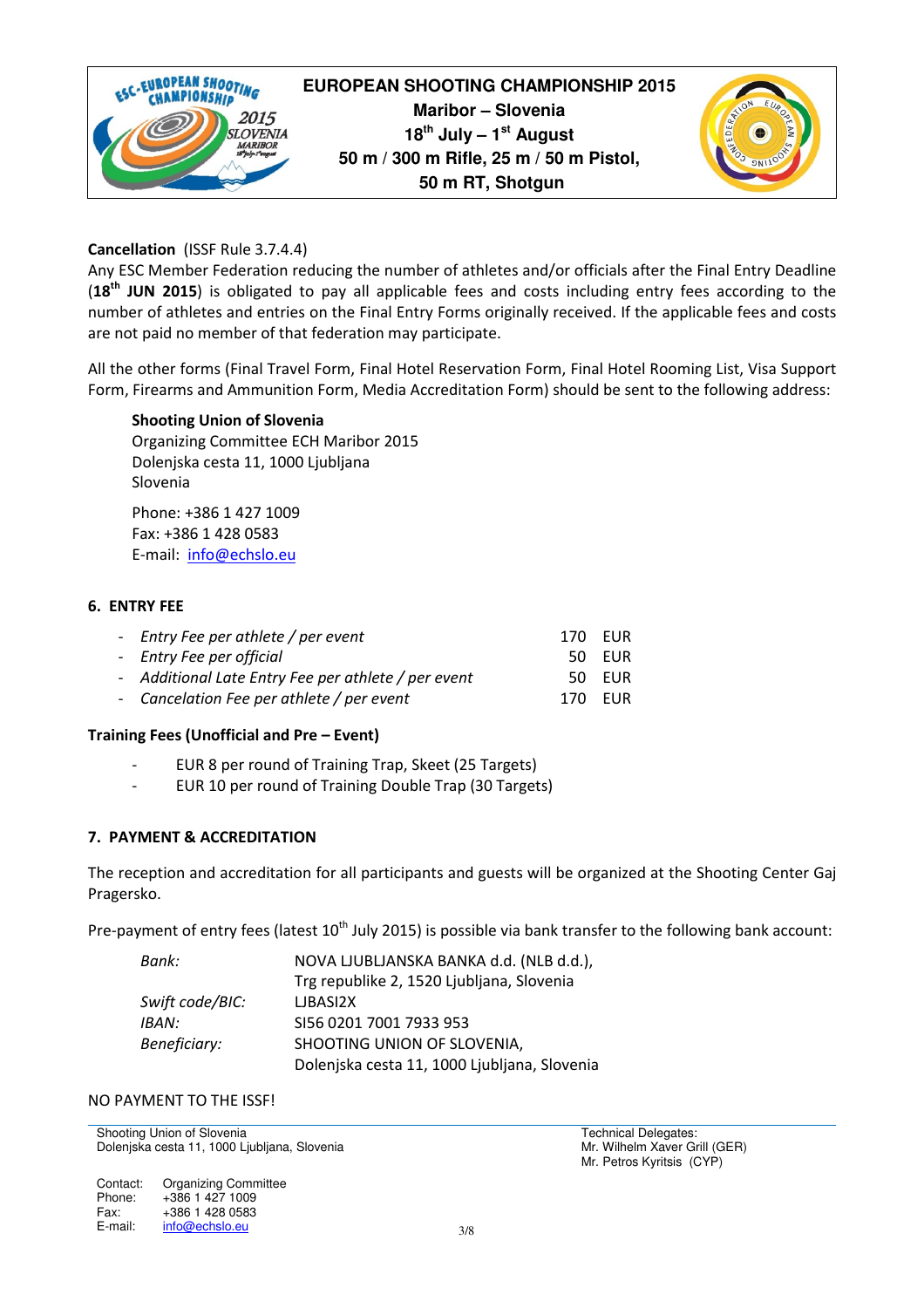

Take care that all necessary data will be transferred, so that the Organizing Committee can assign the money to the right federation. Please give the copy of the bank transfer voucher to your head of delegation to take with them.

All payments have to be made in cash in EUR or traveller checks (EUR only) to the Organizing Committee upon arrival at the shooting range (no credit cards accepted).

### Accreditation Process

All persons involved in the European Championship (Athletes, Team Officials, ESC Officials, OC Officials) must have accreditations that clearly identify the holder (with photograph, family name and first name, nation and function).

Accreditations (for persons registered until the Final Entry Deadline and with photograph in the ISSF database) will be prepared by the ISSF Headquarters and the Organizing Committee. All other accreditations will be prepared by the Accreditation Office of the European Championship, at the Range. Accreditations will be distributed by the Organizing Committee after payment of the entry fees.

### 8. ACCOMMODATION AND HOTEL RESERVATION

Maribor and Ptuj are cities with many small hotels and our plan is to use hotels with 3\*, 4\* and 5\*about 10 to 30 km distance from Shooting Center Gaj Pragersko.

Accommodation will be offered at the following prices (per room per night, breakfast and tax included;

| <b>Hotel Category</b> | Single room EUR/person | Double room EUR/person |
|-----------------------|------------------------|------------------------|
| 5*                    | 150 - 160              | $90 - 100$             |
| ⊿ *                   | 110 - 130              | 75 - 85                |
| י 2                   | $80 - 90$              | $60 - 70$              |

| Bank:           | NOVA LJUBLJANSKA BANKA d.d. (NLB d.d.),      |
|-----------------|----------------------------------------------|
|                 | Trg republike 2, 1520 Ljubljana, Slovenia    |
| Swift code/BIC: | LJBASI2X                                     |
| IBAN:           | SI56 0201 7001 7933 953                      |
| Beneficiary:    | SHOOTING UNION OF SLOVENIA,                  |
|                 | Dolenjska cesta 11, 1000 Ljubljana, Slovenia |

Reservations must be made through the Organizing Committee on first come, first serve basis. Reservations can only be considered once a deposit of 50 % has been received by the Organizing Committee until 18<sup>th</sup> MAY 2015. The balance will be settled by swift in advance before 18<sup>th</sup> JUN 2015. All bank fees will be paid by the participants.

The deadline for change and cancellation of hotel reservation is  $18<sup>th</sup>$  JUN 2015. In case of cancellation after this date and/or no-show, the penalty fee is equal to 50 % of the total cost for all nights and rooms booked.

Shooting Union of Slovenia Dolenjska cesta 11, 1000 Ljubljana, Slovenia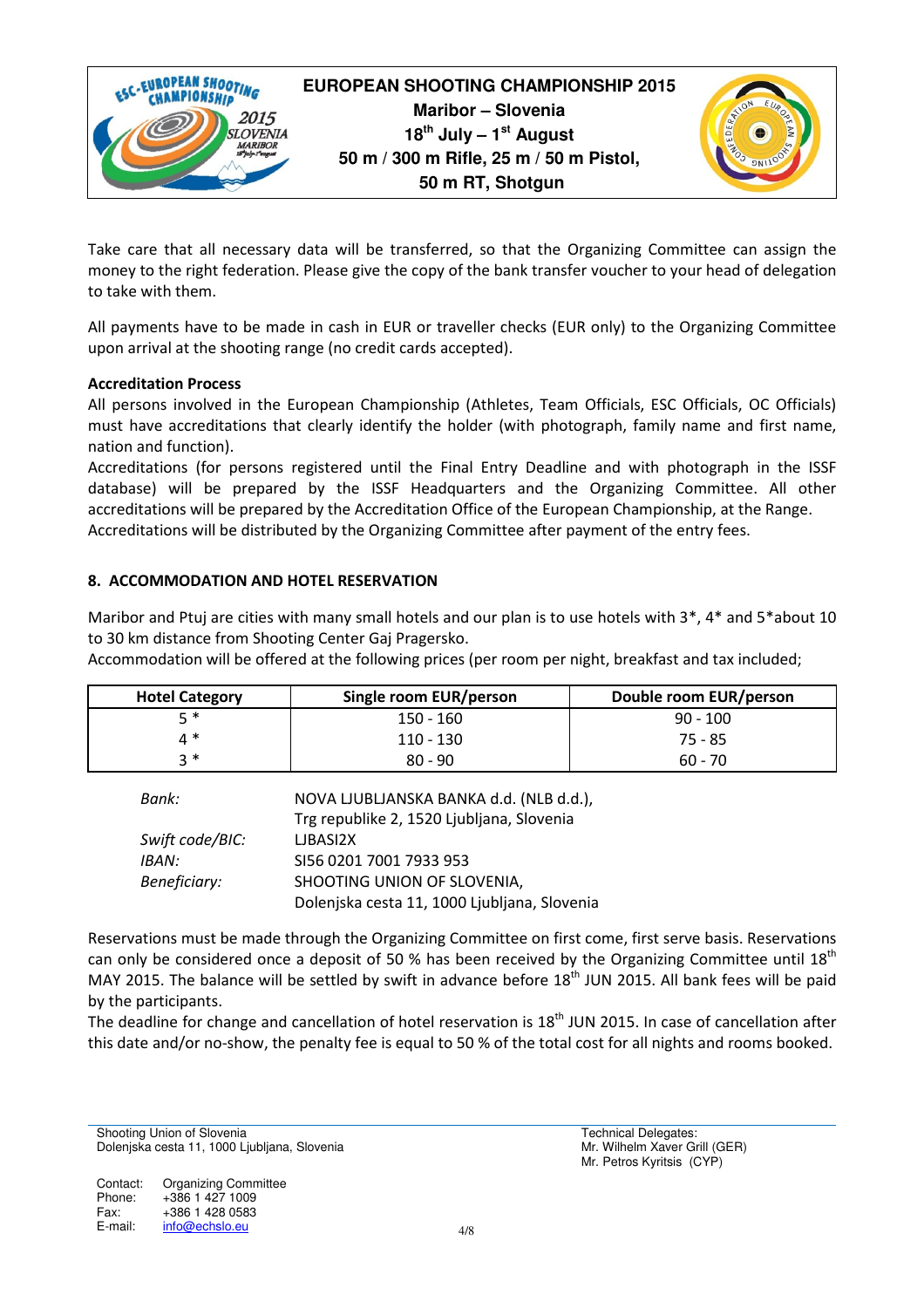

### 9. FOOD SERVICE AT THE SHOOTING RANGE

The shooting range has restaurant facilities offering lunch, dinner, snacks and refreshments at reasonable prices. Meal vouchers can be purchased at the Shooting Range.

### 10. TRANSPORT

The Organizing Committee will provide the transport service for all the delegations between the official airports and the official hotels during the official days of the European Shooting Championship (18<sup>th</sup> JUL - 1<sup>st</sup> AUG 2015).

The official airports are:

- 1. Airport "LJUBLJANA" Ljubljana, Slovenia - located 120 km from Shooting Center Gaj
- 2. Airport "Graz" Graz, Austria
	- located 80 km from Shooting Center Gaj

Fee for transportation from Official Airports to the Official hotels (and back for departure):

EUR 30 per person one direction

We will have to gather smaller groups for transfer in a big bus, so some waiting time might be possible. The official pick up service starts at the official arrival day  $(18<sup>th</sup>$  JUL 2015). Delegations which arrive earlier or leave after the official departure day (1<sup>st</sup> AUG 2015) have to make their own arrangements. The Organizing Committee will also provide local transportation on a daily basis between the official hotels and the shooting range, according to the official transport schedule. The local transport service will be effective from  $19^{th}$  JUL to  $1^{st}$  AUG 2015.

### Delegations staying in unofficial hotels will be responsible for their own transportation.

### 11. IMMIGRATION AND CUSTOMS REQUIREMENTS

The Republic of Slovenia is a member of the European Union and Schengen agreement. Shooters and officials possessing a valid passport can enter Slovenia trough the Ljubljana international airport or other border without any problem. A minimum number of nationalities, which are not members of the European Union, will require entry visas. Those must be obtained from the nearest Slovenian consular departments abroad. Detailed information regarding visas and formalities for entry into Slovenia can be found in the website of the Ministry of Foreign Affairs of the Republic of Slovenia, www.gov.si/mzz/ The Organizing Committee will be ready, if necessary, to supply special invitation letters to all those nationalities which require a visa to enter Slovenia.

Please, do not hesitate to contact the Organizing Committee for any help or other necessary documentation.

```
Shooting Union of Slovenia 
Dolenjska cesta 11, 1000 Ljubljana, Slovenia
```
Contact: Phone: Fax: E-mail: Organizing Committee +386 1 427 1009 +386 1 428 0583 info@echslo.eu 5/8 Technical Delegates: Mr. Wilhelm Xaver Grill (GER) Mr. Petros Kyritsis (CYP)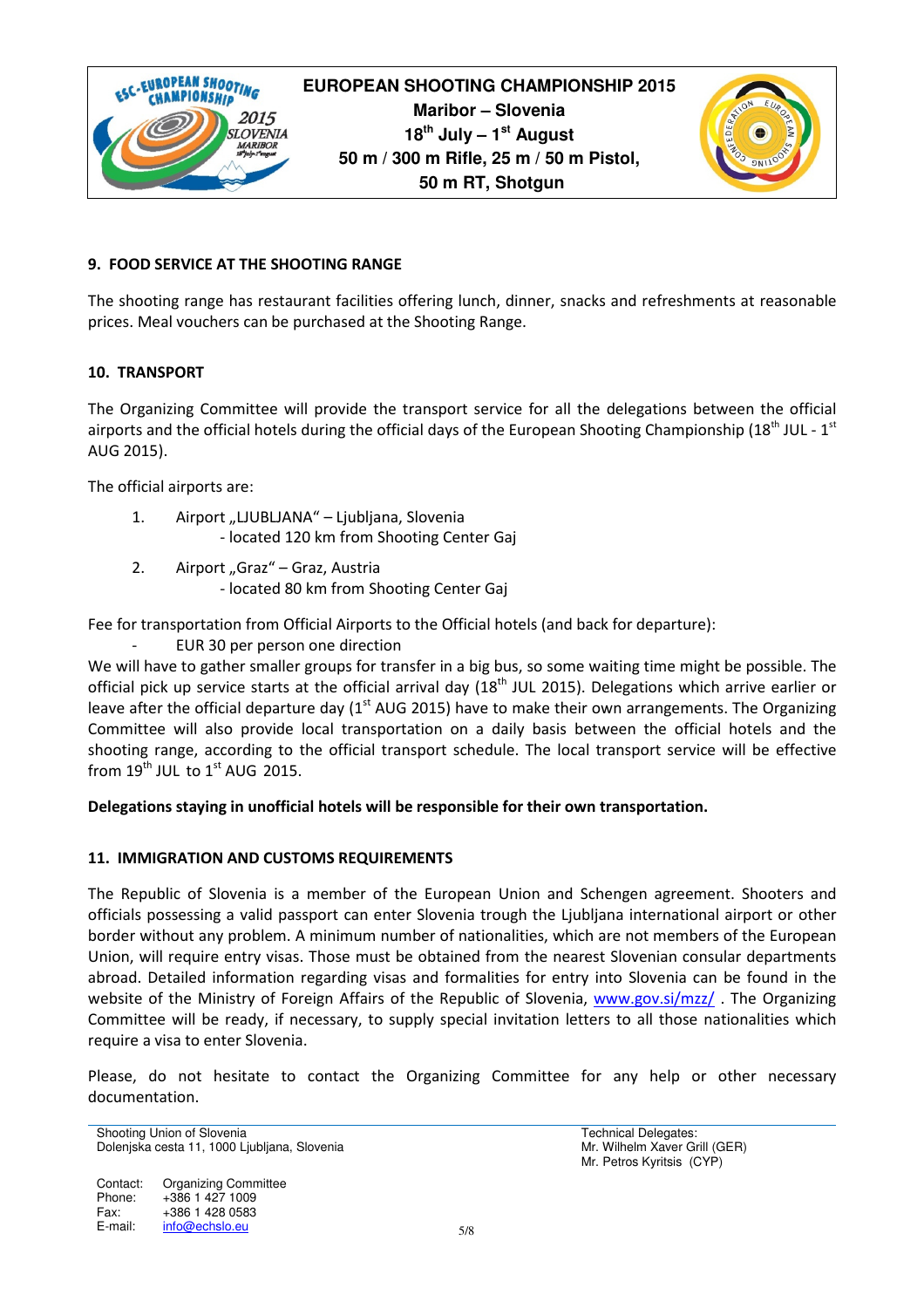

All participants (except those who holding an European firearms pass) will be requested upon arrival at Ljubljana airport or other border, to present to customs the completed firearm declaration form in triplicate in order to obtain a temporary individual gun permit. One copy must be sent to the Organizing Committee together with the final entry forms. European firearms pass holders must present the pass at custom upon arrival, also. All firearm permits will incur a fee of EUR 20, except European firearms pass holders. The fee must be paid at the time of registration. All delegations will be escorted through customs at the time of arrival. The gun permits or the European firearms pass must be represented to customs at the time of departure before check-in.

### 12. THE RANGE & TARGETS

1. 50 m Rifle, 25 m / 50 m Pistol, 50 m RT and Shotgun events will take place at the Shooting Center Gaj.

Adress: Travniška 25, 2331 Pragersko, Slovenia; Coordinate: 46°6'59.99" N, 14°48'60.00" E

The shooting range is equipped as follows:

- 25 m Range: 8 groups of 5 targets SIUS ASCOR S25/50
- 50 m Range: 70 firing points SIUS ASCOR S25/50
- 50 m Running Target Range: 2 firing points EST
- All Finals for 25 m / 50 m events will be held in the Final Range SIUS ASCOR HS25/50
- Trap, Double Trap: 5 combined ranges equipped with PROMATIC machines.
- Skeet: 5 ranges equipped with PROMATIC machines. The acoustic release system is ELFIPA. The brand of the clay targets will be announced at a later stage. The color of the clay target that will be used during the qualification and the finals will be orange. The firing direction is NE.
- 2. 300 m Rifle events will take place at the Shooting Range Apače. Coordinate: 46°22'35.09" N, 15°47'39.00" E

The shooting range is equipped as follows:

- 300 m Range: 30 firing points - SIUS ASCOR The firing direction is S.

### 13. STORAGE OF FIREARMS AND AMMUNITION

Storage of firearms, ammunition and equipment will be available at the Shooting Range without charge.

Ammunition will be available at the range. Please, order the needed ammunition in advance stating the quantity and brands until 19th APR 2015, Eurosport d.o.o., Travniška ulica 25, 2331 Pragersko, Slovenia, eurosport@shootingrange-gaj.com. All information about the brands and the prices of ammunition will be available in February 2015 and you will be informed subsequently.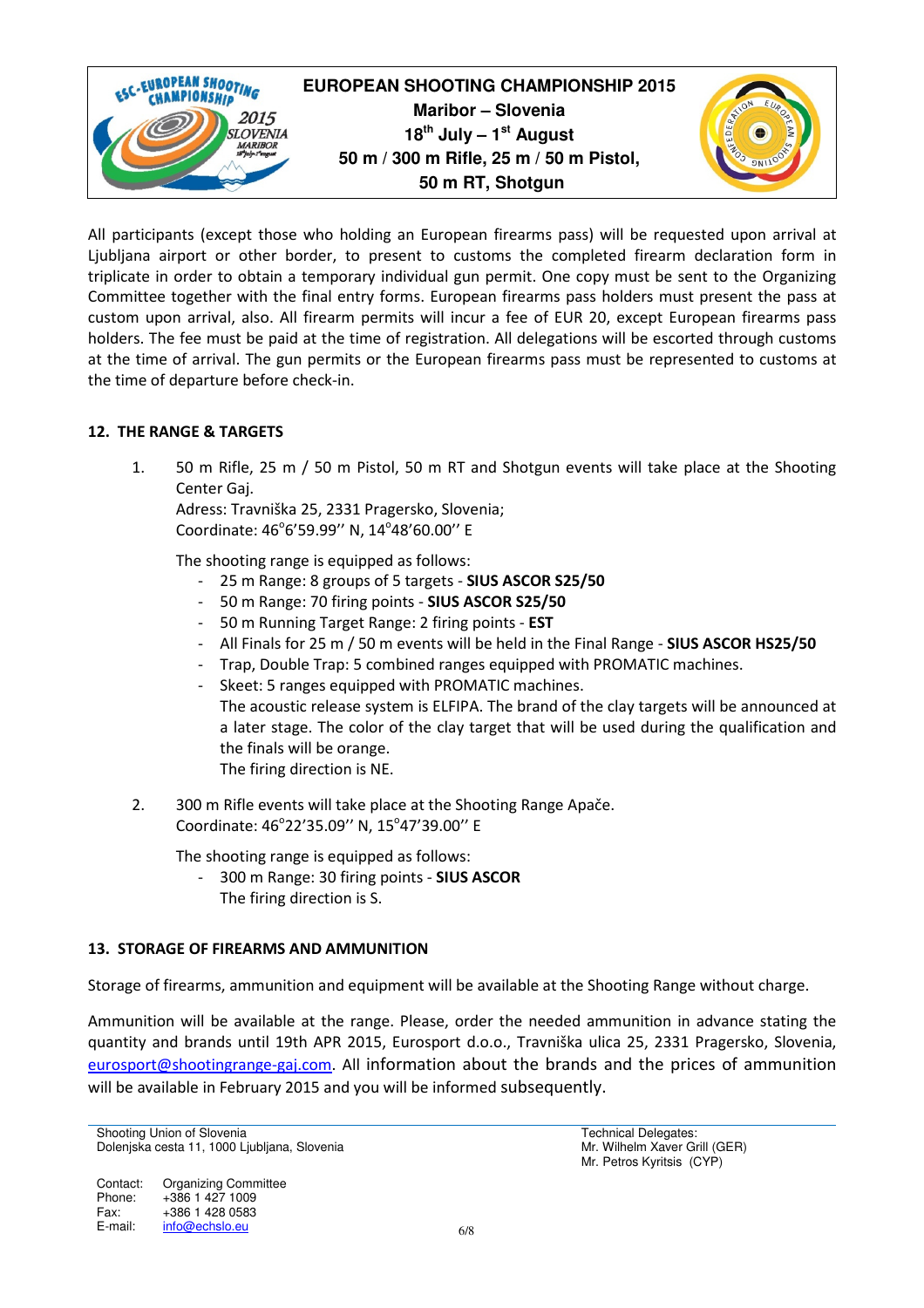

# **EUROPEAN SHOOTING CHAMPIONSHIP 2015 Maribor – Slovenia 18th July – 1st August 50 m / 300 m Rifle, 25 m / 50 m Pistol, 50 m RT, Shotgun**



### 14. EQUIPMENT CONTROL

The equipment control will be open daily during the training and competition time. The equipment control will be conducted according to the ISSF Rules and Regulations using approved instruments.

### 15. ANTIDOPING INFO

Doping Control will be conducted in all events and all categories at the shooting range as per ISSF Rules and Regulations.

### 16. FIRST AID

Medical and First Aid facilities will be provided at the Shooting Range.

### 17. CEREMONIES

The Opening Ceremony will be held on  $19<sup>th</sup>$  JUL 2015. An Official Banquet will be organized after the Opening Ceremony.

There will be no Closing Ceremony.

The prize awarding ceremonies will take place daily according to the Final Competition Schedule at the awarding area, at the Shooting Range.

During the ceremonies the athletes are required to present themselves in their official national uniform or national tracksuits (tops and bottoms).

We kindly ask each participating nation to bring one  $(1)$  official national flags (size: 100 x 150 cm), and one (1) national anthem on a CD - official short version of about 40-50 seconds.

### 18. EXHIBITIONS

The exhibition area for firearm and equipment manufacturers will be provided at the Shooting Range.

### 19. MEDIA RELATIONS

All Media representatives must register for the European Championship by using the Media Accreditation Form (Annex 9).

A media coordinator will be in charge for providing information and assistance to the media world (contact: Olga Butinar Čeh, e-mail: olga.butinar@shooting.si, phone: 00386 41 678651).

The press center will be available at the shooting range and equipped according to the ISSF Rules C.9.7.2.

Shooting Union of Slovenia Dolenjska cesta 11, 1000 Ljubljana, Slovenia

Contact: Phone: Fax: E-mail: Organizing Committee +386 1 427 1009 +386 1 428 0583 info@echslo.eu 7/8 Technical Delegates: Mr. Wilhelm Xaver Grill (GER) Mr. Petros Kyritsis (CYP)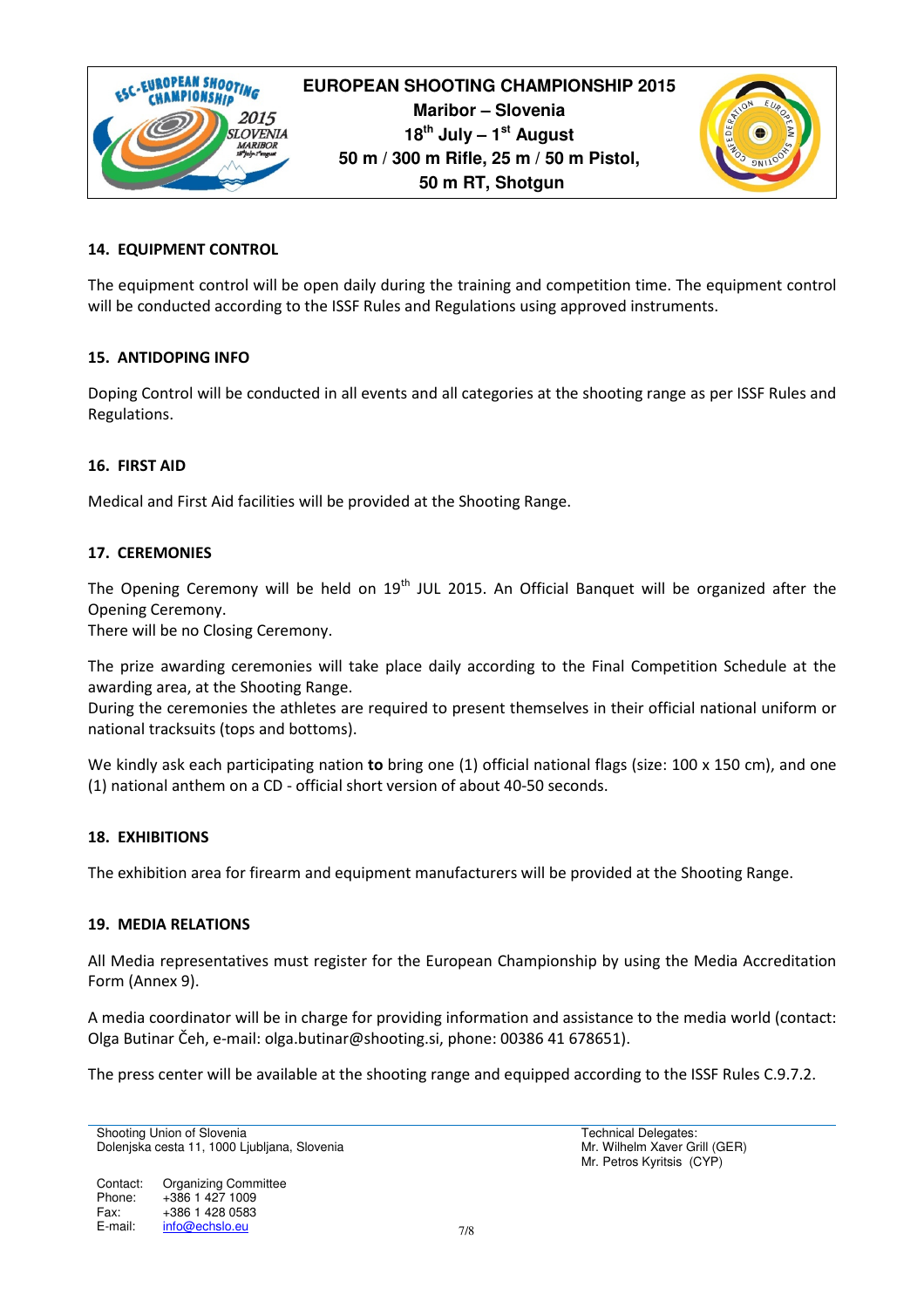

### 20. WEATHER INFORMATION

During the month of July, the weather in Maribor is very pleasant with sunshine and clear sky. The temperature is expected to be between 28 °C - 33 °C during the day, and between 15 °C - 25 °C during the night. The average humidity is 39 - 43 %.

### 21. ANNEXES

All necessary Registration Forms are attached to this General Information.

#### 22. SUMMARY OF DEADLINES

The Summary of Deadlines is attached to this General Information.

#### 23. CONTACT INFORMATION

SHOOTING UNION OF SLOVENIA ORGANIZING COMMITTEE ECH MARIBOR 2015 Dolenjska cesta 11 1000 Ljubljana Slovenia www.strelska-zveza.si

Contact: Simeon Gönc, Elvira Valant Tel: +386 1 427 1009 Fax: +386 1 428 0583 E-mail: info@echslo.eu

Shooting Union of Slovenia Dolenjska cesta 11, 1000 Ljubljana, Slovenia

Contact: Phone: Fax: E-mail: Organizing Committee +386 1 427 1009 +386 1 428 0583 info@echslo.eu 8/8 Technical Delegates: Mr. Wilhelm Xaver Grill (GER) Mr. Petros Kyritsis (CYP)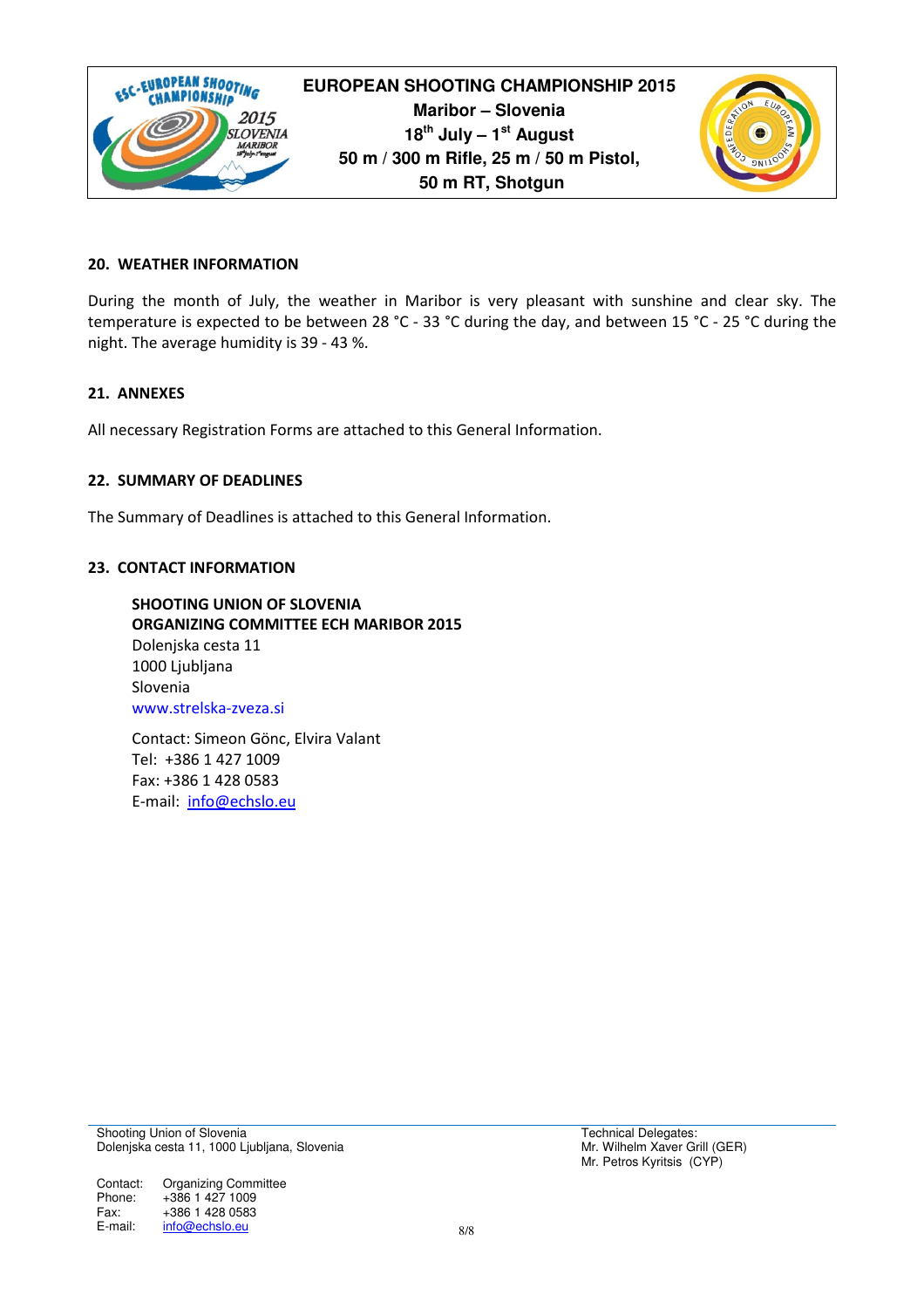



Ljubljana, 15<sup>th</sup> December 2015

# **INVITATION To all ESC Member Federations**

Dear ESC Members of Presidium, Dear ESC Member Federations,

The Shooting Union of the Republic of Slovenia and the Organizing Committee present compliments to the ESC Presidium and ESC Member Federations and have the honor to invite all ESC member Shooting Federations, to participate in the European Championship, Maribor 2015 in 25m/50m Pistol, 50m/300m Rifle, 50m RT and Shotgun events.

The 25m, 50m Rifle – Pistol, 50m RT and Shotgun events will take place at the Shooting Center Gaj in Pragersko, and the 300m events will take place at the Shooting Range Apače from 18<sup>th</sup> of July to  $1<sup>st</sup>$  of August, 2015.

The European Championship 2015 will give to your athletes the opportunity to win 21 Olympic Quotas for the next Olympic Games in Rio de Janeiro 2016.

Please find enclosed the General Information sheet, the preliminary Competition Schedule, as well as all other necessary forms. We kindly ask you to register at the ISSF website to: **[http://entry.issf-sports.info](http://entry.issf-sports.info/)**

We expect your participation and we are looking forward to seeing you all. We hope that you will enjoy your stay in Slovenia and that your athletes will have good results at the European Championship, Maribor 2015.

Sincerely your,

Janez SLAPAR President Shooting Union of Slovenia President of Organizing Committee

 $\sim$ 

Shooting Union of Slovenia<br>
Shooting Union of Slovenia<br>
Dolenjska cesta 11, 1000 Ljubljana, Slovenia<br>
2009 - Phone: +386 1 427 1009 Dolenjska cesta 11, 1000 Ljubljana, Slovenia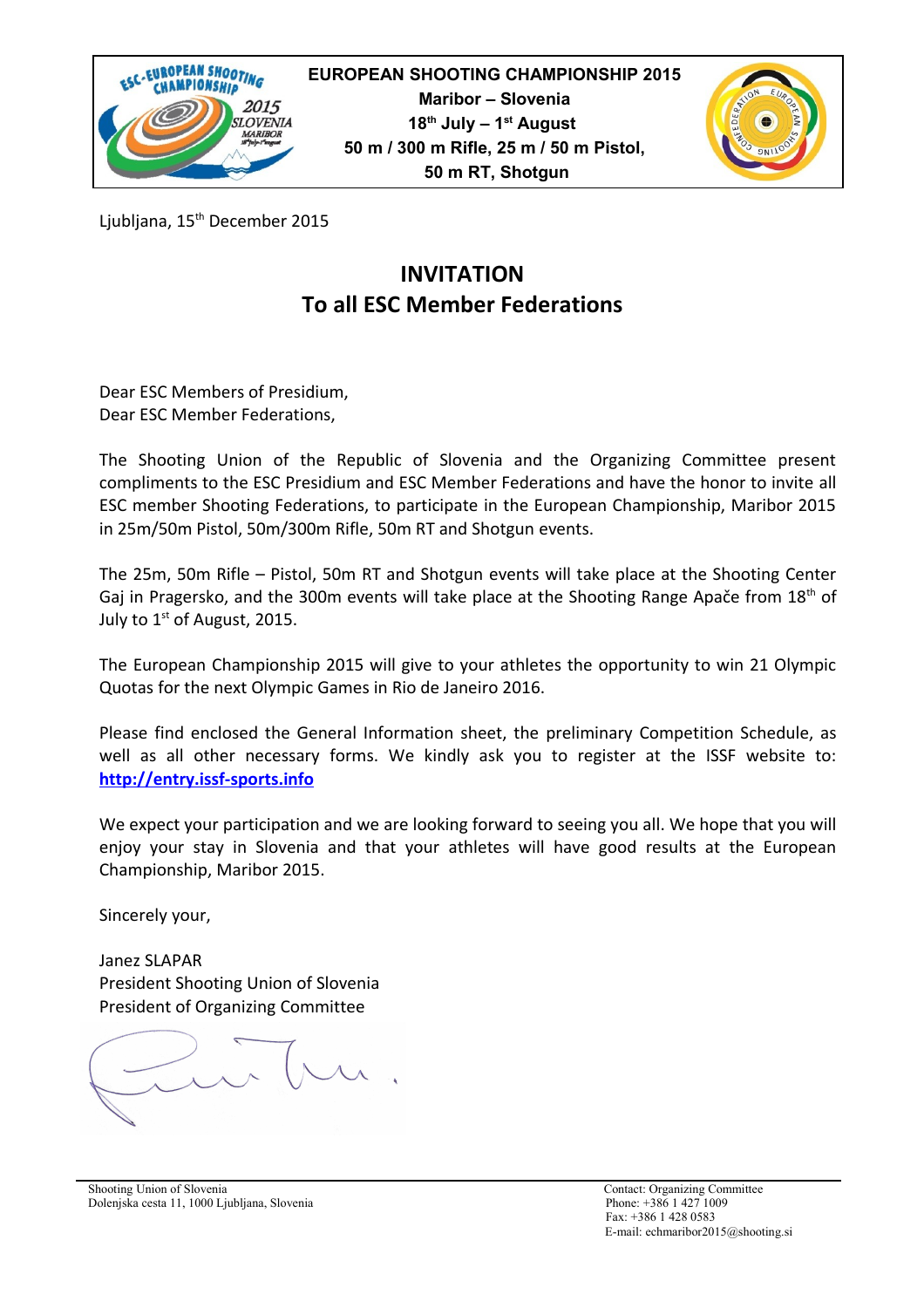

Maribor – Slovenia  $18^{th}$  July –  $1^{st}$  August Rifle, Pistol, RT, Shotgun



| <b>DAY</b>           | <b>PST</b><br><b>START</b> | COMP.<br><b>START</b> | COMP.<br><b>END</b> | <b>EVENT</b>                                      | CAT. |                            | S-OFF | <b>REPORT.</b><br><b>TIME</b> | <b>FINALS</b> | <b>TOP</b><br><b>TEAM</b><br><b>MATCH</b> | AWARD.<br>CEREM. |
|----------------------|----------------------------|-----------------------|---------------------|---------------------------------------------------|------|----------------------------|-------|-------------------------------|---------------|-------------------------------------------|------------------|
| 18.07.<br>SAT        |                            |                       |                     | <b>ARRIVAL OF DELEGATIONS</b>                     |      |                            |       |                               |               |                                           |                  |
| 1                    |                            | 09:00                 |                     | 15:00 EQUIPMENT CONTROL                           |      |                            |       |                               |               |                                           |                  |
| 19.07.<br><b>SUN</b> |                            | 09:30                 | 13:30               | 50 m RIFLE & PISTOL                               | ALL  | <b>UNOFFICIAL TRAINING</b> |       |                               |               |                                           |                  |
|                      |                            | 09:30                 | 13:30               | 25 m PISTOL EVENTS                                | ALL  | <b>UNOFFICIAL TRAINING</b> |       |                               |               |                                           |                  |
|                      |                            | 09:30                 | 15:00               | 50 m RUNNING TARGET                               | ALL  | <b>UNOFFICIAL TRAINING</b> |       |                               |               |                                           |                  |
|                      |                            | 09:30                 | 16:30               | TRAP, DOUBLE TRAP, SKEET                          | ALL  | <b>UNOFFICIAL TRAINING</b> |       |                               |               |                                           |                  |
|                      |                            | 17:00                 |                     | <b>OPENING CEREMONY</b>                           |      |                            |       |                               |               |                                           |                  |
| 2                    |                            | 08:00                 | 17:00               | <b>EQUIPMENT CONTROL</b>                          |      |                            |       |                               |               |                                           |                  |
| 20.07.<br><b>MON</b> |                            | 09:30                 | 11:00               | 50 m RIFLE 3 POSITIONS                            | WJ   | PET                        |       |                               |               |                                           |                  |
|                      |                            | 11:30                 | 12:30               | 50 m RIFLE PRONE                                  | М    | PET-ELIMINATION 1          |       |                               |               |                                           |                  |
|                      |                            | 13:00                 | 14:00               | 50 m RIFLE PRONE                                  | M    | PET-ELIMINATION 2          |       |                               |               |                                           |                  |
|                      |                            | 14:30                 | 16:00               | 50 m RIFLE 3 POSITIONS                            | W    | PET                        |       |                               |               |                                           |                  |
|                      |                            |                       |                     |                                                   |      |                            |       |                               |               |                                           |                  |
|                      |                            | 09:30                 | 16:30               | 50 m RUNNING TARGET MIXED                         | MJ   | PET                        |       |                               |               |                                           |                  |
|                      |                            | 09:30                 | 16:30               | 50 m RUNNING TARGET MIXED                         | M    | PET                        |       |                               |               |                                           |                  |
|                      |                            | 09:30                 | 16:30               | <b>SKEET</b>                                      | MJ   | PET                        |       |                               |               |                                           |                  |
|                      |                            | 09:30                 | 16:30               | <b>SKEET</b>                                      | М    | <b>PET</b>                 |       |                               |               |                                           |                  |
|                      |                            | 09:30                 | 11:30               | 25 m PISTOL                                       | WJ   | PET                        |       |                               |               |                                           |                  |
|                      |                            | 13:00                 |                     | <b>TECHNICAL MEETING</b><br><b>Rifle / Pistol</b> |      |                            |       |                               |               |                                           |                  |
|                      |                            | 14:00                 |                     | <b>TECHNICAL MEETING</b><br><b>Shotgun</b>        |      |                            |       |                               |               |                                           |                  |
| 3                    |                            | 08:00                 | 17:00               | <b>EQUIPMENT CONTROL</b>                          |      |                            |       |                               |               |                                           |                  |
| 21.07.<br><b>TUE</b> | 09:30                      | 09:45                 | 11:30               | 50 m RIFLE 3 POSITIONS                            | WJ   | <b>QUALIFICATION</b>       |       | 12:00                         | 12:30         |                                           | 14:00            |
|                      | 12:15                      | 12:30                 | 14:15               | 50 m RIFLE 3 POSITIONS                            | W    | <b>QUALIFICATION</b>       |       | 15:00                         | 15:30         |                                           | 17:00            |
|                      | 15:00                      | 15:15                 | 16:05               | 50 m RIFLE PRONE                                  | M    | <b>ELIMINATION 1</b>       |       |                               |               |                                           |                  |
|                      | 16:50                      | 17:05                 | 17:55               | 50 m RIFLE PRONE                                  | M    | <b>ELIMINATION 2</b>       |       |                               |               |                                           |                  |
|                      |                            |                       |                     |                                                   |      |                            |       |                               |               |                                           |                  |
|                      |                            | 09:30                 | 17:00               | 50 m RUNNING TARGET MIXED                         | м    | STAGE 1                    |       |                               |               |                                           |                  |
|                      |                            | 09:30                 | 17:00               | 50 m RUNNING TARGET MIXED                         | MJ   | STAGE 1                    |       |                               |               |                                           |                  |
|                      |                            | 09:30                 | 18:00               | <b>SKEET</b>                                      | MJ   | 75 Targets                 |       |                               |               |                                           |                  |
|                      |                            | 09:30                 | 18:00               | <b>SKEET</b>                                      | M    | 75 Targets                 |       |                               |               |                                           |                  |
|                      | 09:30                      | 09:35                 |                     | 25 m PISTOL                                       | WJ   | <b>PRECISION STAGE</b>     |       |                               |               |                                           |                  |
|                      | 13:30                      | 13:33                 |                     | 25 m PISTOL                                       | WJ   | <b>RAPID FIRE STAGE</b>    |       | 17:00                         | 17:30         |                                           | 19:00            |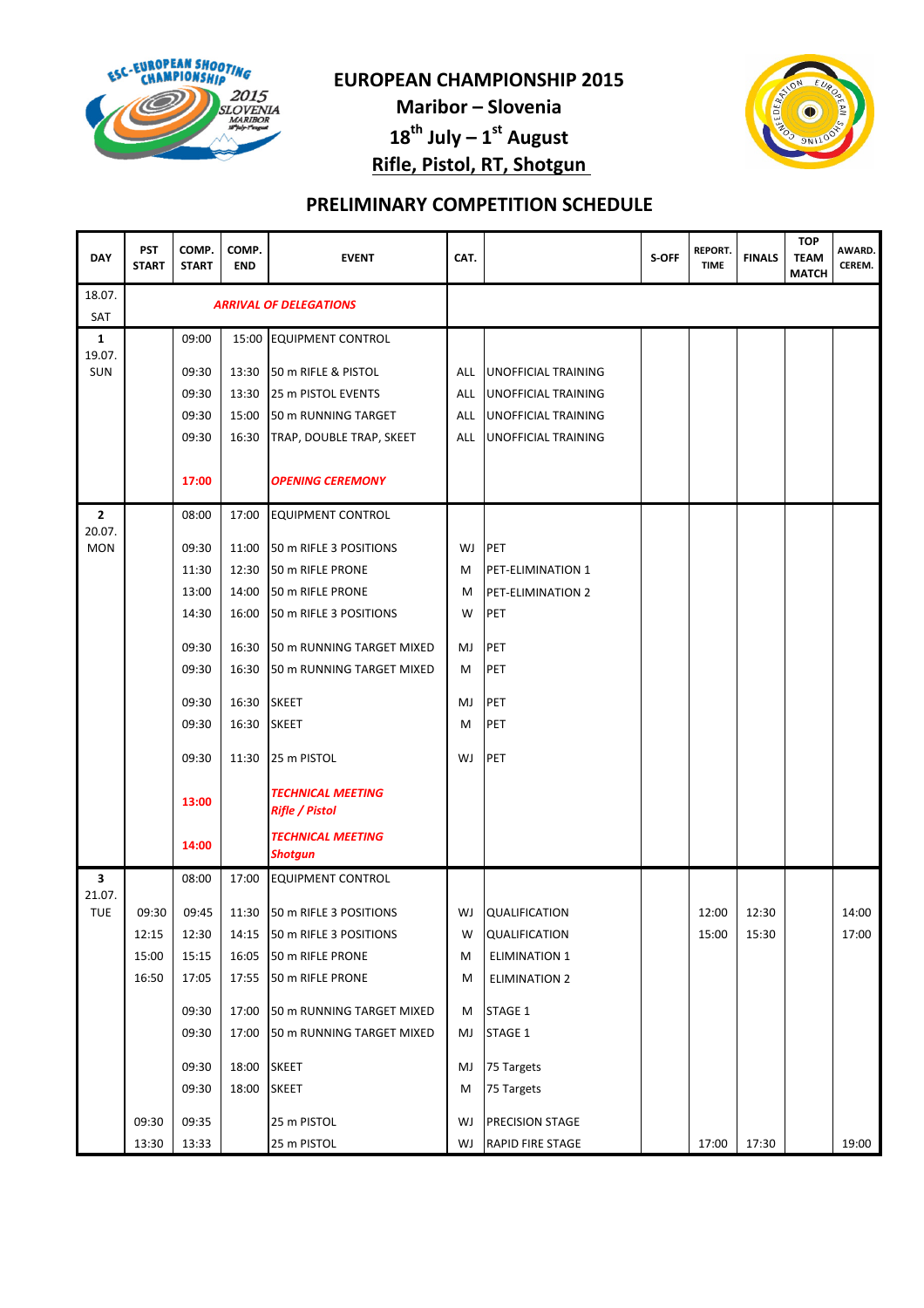

Maribor – Slovenia  $18^{th}$  July –  $1^{st}$  August Rifle, Pistol, RT, Shotgun



| <b>DAY</b>    | <b>PST</b><br><b>START</b> | COMP.<br><b>START</b> | COMP.<br><b>END</b> | <b>EVENT</b>              | CAT. |                                | S-OFF | <b>REPORT.</b><br><b>TIME</b> | <b>FINALS</b> | <b>TOP</b><br><b>TEAM</b><br><b>MATCH</b> | AWARD.<br>CEREM. |
|---------------|----------------------------|-----------------------|---------------------|---------------------------|------|--------------------------------|-------|-------------------------------|---------------|-------------------------------------------|------------------|
| 4             |                            | 08:00                 | 17:00               | <b>EQUIPMENT CONTROL</b>  |      |                                |       |                               |               |                                           |                  |
| 22.07.<br>WED | 09:30                      | 09:45                 | 10:35               | 50 m RIFLE PRONE          | М    | <b>QUALIFICATION</b>           |       | 11:30                         | 12:00         |                                           | 13:30            |
|               |                            | 11:30                 | 14:00               | 50 m RIFLE 3 POSITIONS    | MJ   | <b>PET</b>                     |       |                               |               |                                           |                  |
|               |                            | 14:30                 | 15:20               | 50 m RIFLE PRONE          | W    | PET                            |       |                               |               |                                           |                  |
|               |                            | 16:00                 | 16:50               | 50 m RIFLE PRONE          | WJ   | PET                            |       |                               |               |                                           |                  |
|               |                            | 09:30                 | 14:00               | 50 m RUNNING TARGET MIXED | M    | STAGE 2                        |       |                               |               |                                           | 14:30            |
|               |                            | 09:30                 | 14:00               | 50 m RUNNING TARGET MIXED | MJ   | STAGE <sub>2</sub>             |       |                               |               |                                           | 14:30            |
|               |                            | 15:00                 | 18:00               | 50 m RUNNING TARGET       | M    | PET                            |       |                               |               |                                           |                  |
|               |                            | 15:00                 | 18:00               | 50 m RUNNING TARGET       | MJ   | PET                            |       |                               |               |                                           |                  |
|               |                            | 09:30                 | 14:30               | <b>SKEET</b>              | MJ   | 50 Targets                     | 15:00 | 15:30                         | 15:45         |                                           | 18:30            |
|               |                            | 09:30                 | 14:30               | <b>SKEET</b>              | М    | 50 Targets                     | 15:00 | 16:30                         | 16:45         |                                           | 18:30            |
|               |                            | 09:30                 | 11:15               | 25 m PISTOL               | W    | PET-Relay 1                    |       |                               |               |                                           |                  |
|               |                            | 11:45                 | 13:15               | 25 m PISTOL               | W    | PET-Relay 2                    |       |                               |               |                                           |                  |
| 5             |                            | 08:00                 | 17:00               | <b>EQUIPMENT CONTROL</b>  |      |                                |       |                               |               |                                           |                  |
| 23.07.        |                            |                       |                     |                           |      |                                |       |                               |               |                                           |                  |
| THU           | 09:30                      | 09:45                 | 12:30               | 50 m RIFLE 3 POSITIONS    | MJ   | <b>QUALIFICATION</b>           |       | 13:15                         | 13:45         |                                           | 15:15            |
|               | 12:55                      | 13:10                 | 14:00               | 50 m RIFLE PRONE          | W    | <b>COMPETITION</b>             |       |                               |               |                                           | 15:15            |
|               | 14:25                      | 14:40                 | 15:30               | 50 m RIFLE PRONE          | WJ   | <b>COMPETITION</b>             |       |                               |               |                                           | 16:30            |
|               |                            | 16:00                 | 18:30               | 50 m RIFLE 3 POSITIONS    | M    | PET                            |       |                               |               |                                           |                  |
|               |                            | 09:30                 | 16:30               | 50 m RUNNING TARGET       | M    | <b>SLOW RUN</b>                |       |                               |               |                                           |                  |
|               |                            | 09:30                 | 16:30               | 50 m RUNNING TARGET       | MJ   | <b>SLOW RUN</b>                |       |                               |               |                                           |                  |
|               |                            | 09:30                 | 15:30               | <b>SKEET</b>              | WJ   | PET                            |       |                               |               |                                           |                  |
|               |                            | 09:30                 | 15:30               | <b>SKEET</b>              | W    | PET                            |       |                               |               |                                           |                  |
|               | 09:30                      | 09:35                 |                     | 25 m PISTOL               | W    | PRECISION STAGE-Relay 1        |       |                               |               |                                           |                  |
|               | 11:15                      | 11:20                 |                     | 25 m PISTOL               | W    | <b>PRECISION STAGE-Relay 2</b> |       |                               |               |                                           |                  |
|               | 13:00                      | 13:03                 |                     | 25 m PISTOL               | W    | RAPID FIRE STAGE-Relay 1       |       |                               |               |                                           |                  |
|               | 14:30                      | 14:33                 |                     | 25 m PISTOL               | W    | RAPID FIRE STAGE-Relay 2       |       | 16:00                         | 16:30         |                                           | 18:00            |
| 6             |                            | 08:00                 | 17:00               | <b>EQUIPMENT CONTROL</b>  |      |                                |       |                               |               |                                           |                  |
| 24.07.<br>FRI | 09:30                      | 09:45                 | 12:30               | 50 m RIFLE 3 POSITIONS    | М    | <b>QUALIFICATION</b>           |       | 13:30                         | 14:00         |                                           | 15:30            |
|               |                            | 13:00                 | 14:00               | 50 m RIFLE PRONE          | MJ   | <b>PET</b>                     |       |                               |               |                                           |                  |
|               |                            | 15:00                 | 16:30               | 50 m PISTOL               | MJ   | PET                            |       |                               |               |                                           |                  |
|               |                            | 17:00                 | 18:30               | 50 m PISTOL               | М    | PET                            |       |                               |               |                                           |                  |
|               |                            |                       |                     |                           |      |                                |       |                               |               |                                           |                  |
|               |                            | 09:30                 | 16:30               | 50 m RUNNING TARGET       | м    | <b>FAST RUN</b>                |       |                               |               |                                           | 17:00            |
|               |                            | 09:30                 | 16:30               | 50 m RUNNING TARGET       | MJ   | <b>FAST RUN</b>                |       |                               |               |                                           | 17:00            |
|               |                            | 09:30                 | 15:30               | <b>SKEET</b>              | WJ   | 75 Targets                     | 16:00 | 16:30                         | 16:45         |                                           | 19:30            |
|               |                            | 09:30                 | 15:30               | <b>SKEET</b>              | W    | 75 Targets                     | 16:00 | 17:30                         | 17:45         |                                           | 19:30            |
|               |                            | 09:30                 | 16:00               | <b>DOUBLE TRAP</b>        | MJ   | PET                            |       |                               |               |                                           |                  |
|               |                            | 09:30                 | 16:00               | <b>DOUBLE TRAP</b>        | М    | PET                            |       |                               |               |                                           |                  |
|               |                            | 09:30                 | 12:30               | 25 m RAPID FIRE PISTOL    | MJ   | PET                            |       |                               |               |                                           |                  |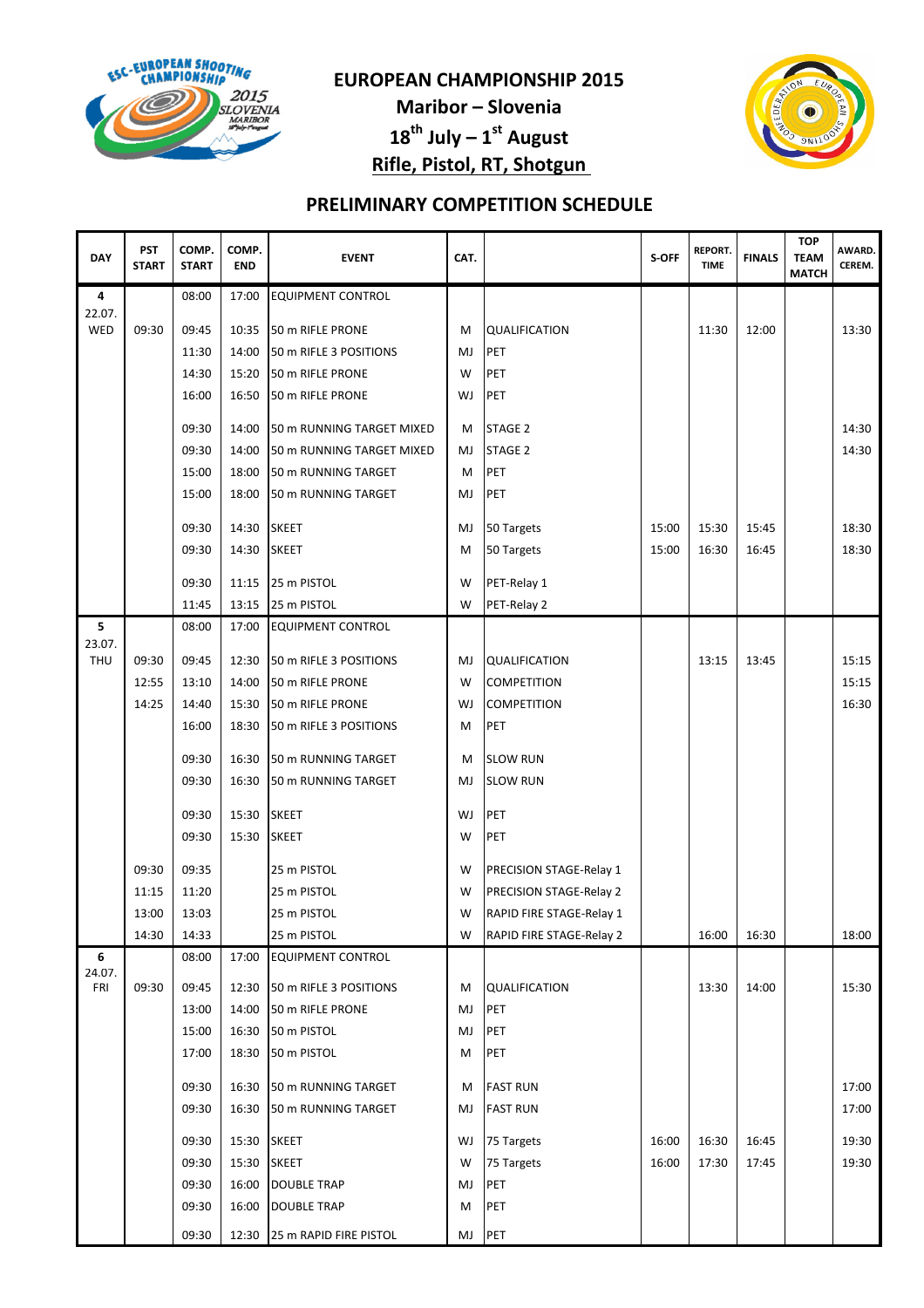

Maribor – Slovenia  $18^{th}$  July –  $1^{st}$  August Rifle, Pistol, RT, Shotgun



| <b>DAY</b>     | <b>PST</b><br><b>START</b> | COMP.<br><b>START</b> | COMP.<br><b>END</b> | <b>EVENT</b>                           | CAT. |                                        | S-OFF | <b>REPORT.</b><br><b>TIME</b> | <b>FINALS</b> | <b>TOP</b><br><b>TEAM</b><br><b>MATCH</b> | AWARD.<br>CEREM. |
|----------------|----------------------------|-----------------------|---------------------|----------------------------------------|------|----------------------------------------|-------|-------------------------------|---------------|-------------------------------------------|------------------|
| $\overline{7}$ |                            | 08:00                 | 17:00               | <b>EQUIPMENT CONTROL</b>               |      |                                        |       |                               |               |                                           |                  |
| 25.07.<br>SAT  | 09:30                      | 09:45                 | 11:15               | 50 m PISTOL                            | MJ   | <b>QUALIFICATION</b>                   |       | 12:00                         | 12:30         |                                           | 14:00            |
|                | 12:00                      | 12:15                 | 13:45               | 50 m PISTOL                            | M    | <b>QUALIFICATION</b>                   |       | 14:30                         | 15:00         |                                           | 16:30            |
|                | 14:30                      | 14:45                 | 15:35               | 50 m RIFLE PRONE                       | MJ   | <b>QUALIFICATION</b>                   |       | 16:30                         | 17:00         |                                           | 18:30            |
|                |                            | 09:30                 | 16:00               | <b>DOUBLE TRAP</b>                     | MJ   | 150 Targets                            | 16:15 | 17:00                         | 17:15         |                                           | 19:30            |
|                |                            | 09:30                 | 16:00               | <b>DOUBLE TRAP</b>                     | M    | 150 Targets                            | 16:15 | 18:00                         | 18:15         |                                           | 19:30            |
|                |                            | 09:30                 | 13:30               | <b>TRAP</b>                            | WJ   | <b>PET</b>                             |       |                               |               |                                           |                  |
|                |                            | 09:30                 | 13:30               | <b>TRAP</b>                            | W    | PET                                    |       |                               |               |                                           |                  |
|                | 09:30                      | 09:33                 |                     | 25 m RAPID FIRE PISTOL                 | MJ   | <b>QUALIFICATION-STAGE 1</b>           |       |                               |               |                                           |                  |
|                |                            | 15:00                 | 18:00               | 25 m RAPID FIRE PISTOL                 | M    | PET                                    |       |                               |               |                                           |                  |
| 8              |                            | 08:00                 | 17:00               | <b>EQUIPMENT CONTROL</b>               |      |                                        |       |                               |               |                                           |                  |
| 26.07.         |                            |                       |                     |                                        |      |                                        |       |                               |               |                                           |                  |
| SUN            |                            | 09:30                 | 13:30               | 300 m RIFLE EVENTS                     |      | M, W OFFICIAL TRAINING                 |       |                               |               |                                           |                  |
|                |                            | 14:00                 | 15:00               | 300 m RIFLE PRONE<br>300 m RIFLE PRONE | W    | <b>PET</b>                             |       |                               |               |                                           |                  |
|                |                            | 15:30<br>17:00        | 16:30<br>18:00      | 300 m RIFLE PRONE                      | М    | PET-ELIMINATION 1<br>PET-ELIMINATION 2 |       |                               |               |                                           |                  |
|                |                            |                       |                     |                                        | M    |                                        |       |                               |               |                                           |                  |
|                |                            | 09:30                 | 15:00               | <b>TRAP</b>                            | WJ   | 75 Targets                             | 15:30 | 16:00                         | 16:15         |                                           | 18:45            |
|                |                            | 09:30                 | 15:00               | <b>TRAP</b>                            | W    | 75 Targets                             | 15:30 | 17:00                         | 17:15         |                                           | 18:45            |
|                | 09:30                      | 09:33                 |                     | 25 m RAPID FIRE PISTOL                 | MJ   | <b>QUALIFICATION-STAGE 2</b>           |       | 12:30                         | 13:00         |                                           | 14:30            |
|                | 14:30                      | 14:33                 |                     | 25 m RAPID FIRE PISTOL                 | M    | <b>QUALIFICATION-STAGE 1</b>           |       |                               |               |                                           |                  |
| 9<br>27.07.    |                            | 08:00                 | 17:00               | <b>EQUIPMENT CONTROL</b>               |      |                                        |       |                               |               |                                           |                  |
| <b>MON</b>     | 09:30                      | 09:45                 | 10:45               | 300 m RIFLE PRONE                      | М    | <b>ELIMINATION 1</b>                   |       |                               |               |                                           |                  |
|                | 11:30                      | 11:45                 | 12:45               | 300 m RIFLE PRONE                      | м    | <b>ELIMINATION 2</b>                   |       |                               |               |                                           |                  |
|                | 13:30                      | 13:45                 | 14:45               | 300 m RIFLE PRONE                      | W    | <b>COMPETITION</b>                     |       |                               |               |                                           | 16:00            |
|                |                            | 09:30                 | 16:30               | <b>TRAP</b>                            | MJ   | PET                                    |       |                               |               |                                           |                  |
|                |                            | 09:30                 | 16:30               | <b>TRAP</b>                            | M    | PET                                    |       |                               |               |                                           |                  |
|                | 09:30                      | 09:33                 |                     | 25 m RAPID FIRE PISTOL                 | M    | QUALIFICATION-STAGE 2                  |       | 14:30                         | 15:00         |                                           | 16:30            |
| 10             |                            | 08:00                 | 17:00               | <b>EQUIPMENT CONTROL</b>               |      |                                        |       |                               |               |                                           |                  |
| 28.07.         |                            |                       |                     |                                        |      |                                        |       |                               |               |                                           |                  |
| <b>TUE</b>     | 09:30                      | 09:45                 | 10:45               | 300 m RIFLE PRONE                      | М    | <b>COMPETITION</b>                     |       |                               |               |                                           | 12:00            |
|                |                            | 11:30                 | 13:30               | 300 m RIFLE 3 POSITIONS                | W    | PET                                    |       |                               |               |                                           |                  |
|                |                            | 09:30                 | 16:30               | <b>TRAP</b>                            | MJ   | 75 Targets                             |       |                               |               |                                           |                  |
|                |                            | 09:30                 | 16:30               | <b>TRAP</b>                            | М    | 75 Targets                             |       |                               |               |                                           |                  |
|                |                            | 09:30                 | 11:30               | 25 m PISTOL                            | MJ   | PET                                    |       |                               |               |                                           |                  |
|                |                            | 13:00                 | 16:00               | 25 m STANDARD PISTOL                   |      | M, MJ OFFICIAL TRAINING                |       |                               |               |                                           |                  |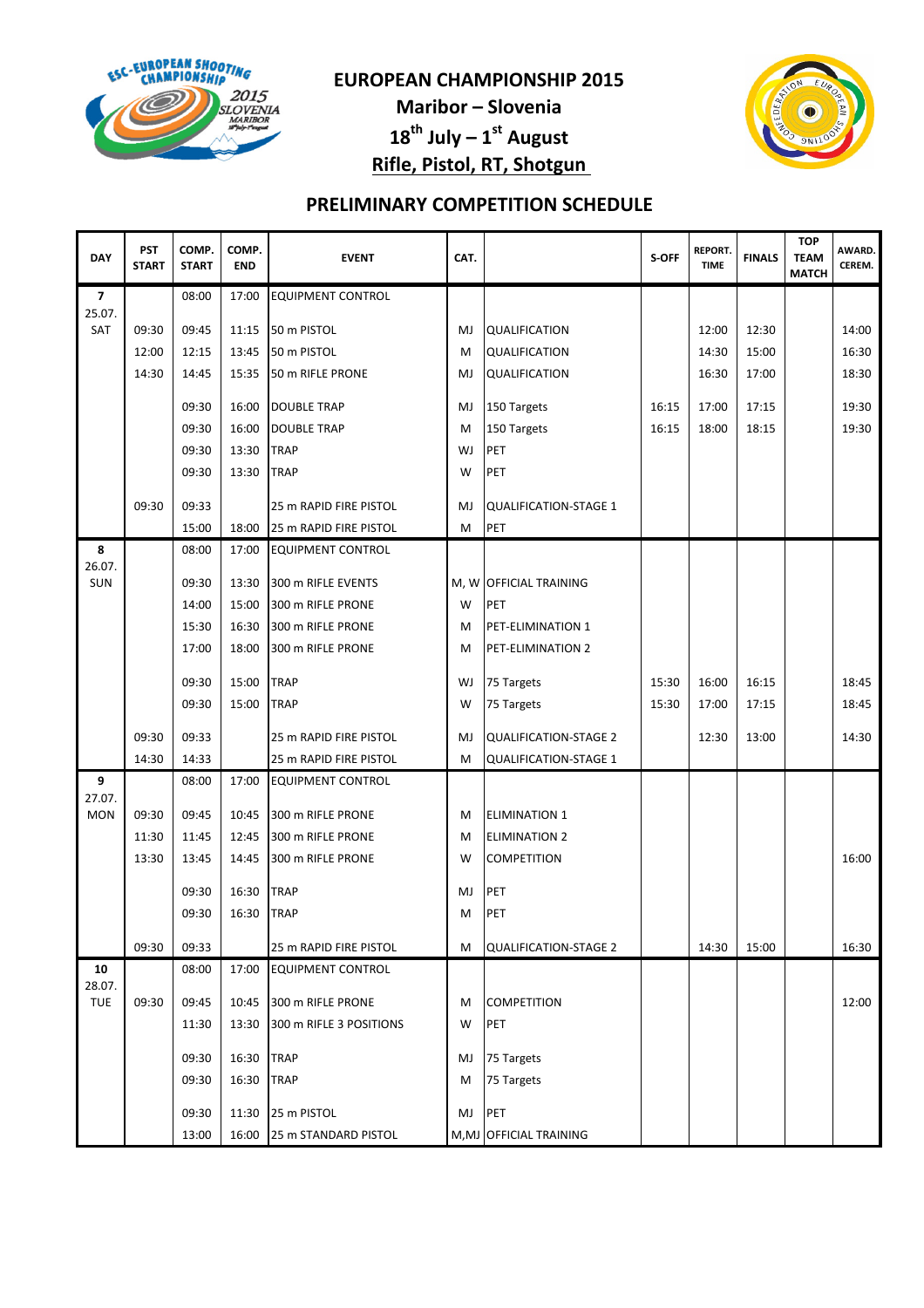

Maribor – Slovenia  $18^{th}$  July –  $1^{st}$  August Rifle, Pistol, RT, Shotgun



| <b>DAY</b>                 | <b>PST</b><br><b>START</b>          | COMP.<br><b>START</b> | COMP.<br><b>END</b> | <b>EVENT</b>             | CAT.           |                            | S-OFF | <b>REPORT.</b><br><b>TIME</b> | <b>FINALS</b> | <b>TOP</b><br><b>TEAM</b><br><b>MATCH</b> | AWARD.<br>CEREM. |
|----------------------------|-------------------------------------|-----------------------|---------------------|--------------------------|----------------|----------------------------|-------|-------------------------------|---------------|-------------------------------------------|------------------|
| 11                         |                                     | 08:00                 | 17:00               | <b>EQUIPMENT CONTROL</b> |                |                            |       |                               |               |                                           |                  |
| 29.07.<br>WED              | 09:30                               | 09:45                 | 11:45               | 300 m RIFLE 3 POSITIONS  | W              | <b>COMPETITION</b>         |       |                               |               |                                           | 13:00            |
|                            |                                     | 12:30                 | 15:30               | 300 m RIFLE 3 POSITIONS  | M              | <b>PET</b>                 |       |                               |               |                                           |                  |
|                            |                                     | 09:30                 | 14:00               | <b>TRAP</b>              | MJ             | 50 Targets                 | 14:30 | 15:00                         | 15:15         |                                           | 18:45            |
|                            |                                     | 09:30                 | 14:00               | <b>TRAP</b>              | M              | 50 Targets                 | 14:30 | 16:00                         | 16:15         |                                           | 18:45            |
|                            |                                     |                       |                     |                          |                |                            |       |                               |               |                                           |                  |
|                            | 09:30                               | 09:35                 |                     | 25 m PISTOL              | M.             | <b>PRECISION STAGE</b>     |       |                               |               |                                           |                  |
|                            | 11:30                               | 11:33                 |                     | 25 m PISTOL              | M <sub>J</sub> | <b>RAPID FIRE STAGE</b>    |       |                               |               |                                           | 13:30            |
|                            |                                     | 13:30                 | 14:30               | 25 m STANDARD PISTOL     | M              | PET-Relay 1                |       |                               |               |                                           |                  |
|                            |                                     | 15:00                 | 16:00               | 25 m STANDARD PISTOL     | M              | PET-Relay 2                |       |                               |               |                                           |                  |
|                            |                                     | 16:30                 | 17:30               | 25 m STANDARD PISTOL     | MJ             | PET                        |       |                               |               |                                           |                  |
| 12                         |                                     | 08:00                 | 17:00               | <b>EQUIPMENT CONTROL</b> |                |                            |       |                               |               |                                           |                  |
| 30.07.<br><b>THU</b>       | 09:30                               | 09:45                 | 12:45               | 300 m RIFLE 3 POSITIONS  | M              | <b>COMPETITION</b>         |       |                               |               |                                           | 14:00            |
|                            |                                     | 15:00                 | 17:00               | 300 m STANDARD RIFLE     | M              | PET                        |       |                               |               |                                           |                  |
|                            |                                     |                       |                     |                          |                |                            |       |                               |               |                                           |                  |
|                            | 09:30                               | 09:35                 |                     | 25 m STANDARD PISTOL     | M              | <b>COMPETITION-Relay 1</b> |       |                               |               |                                           |                  |
|                            | 11:30                               | 11:35                 |                     | 25 m STANDARD PISTOL     | M              | <b>COMPETITION-Relay 2</b> |       |                               |               |                                           | 14:00            |
|                            | 13:30                               | 13:35                 |                     | 25 m STANDARD PISTOL     | MJ             | <b>COMPETITION</b>         |       |                               |               |                                           | 15:30            |
|                            |                                     | 15:15                 | 16:45               | 25 m CENTRE FIRE PISTOL  | M              | PET-Relay 1                |       |                               |               |                                           |                  |
|                            |                                     | 17:00                 | 18:30               | 25 m CENTRE FIRE PISTOL  | M              | PET-Relay 2                |       |                               |               |                                           |                  |
| 13<br>31.07.               |                                     | 08:00                 | 11:00               | <b>EQUIPMENT CONTROL</b> |                |                            |       |                               |               |                                           |                  |
| FRI                        | 09:30                               | 09:45                 | 11:45               | 300 m STANDARD RIFLE     | M              | <b>COMPETITION</b>         |       |                               |               |                                           | 13:00            |
|                            |                                     |                       |                     |                          |                |                            |       |                               |               |                                           |                  |
|                            | 09:30                               | 09:35                 |                     | 25 m CENTRE FIRE PISTOL  | M              | PRECISION STAGE-Relay 1    |       |                               |               |                                           |                  |
|                            | 11:15                               | 11:20                 |                     | 25 m CENTRE FIRE PISTOL  | M              | PRECISION STAGE -Relay 2   |       |                               |               |                                           |                  |
|                            | 13:00                               | 13:03                 |                     | 25 m CENTRE FIRE PISTOL  | M              | RAPID FIRE STAGE-Relay 1   |       |                               |               |                                           |                  |
|                            | 14:30                               | 14:33                 |                     | 25 m CENTRE FIRE PISTOL  | M              | RAPID FIRE STAGE - Relay 2 |       |                               |               |                                           | 16:30            |
| 14<br>01.08.<br><b>SAT</b> | <b>DEPARTURE OF THE DELEGATIONS</b> |                       |                     |                          |                |                            |       |                               |               |                                           |                  |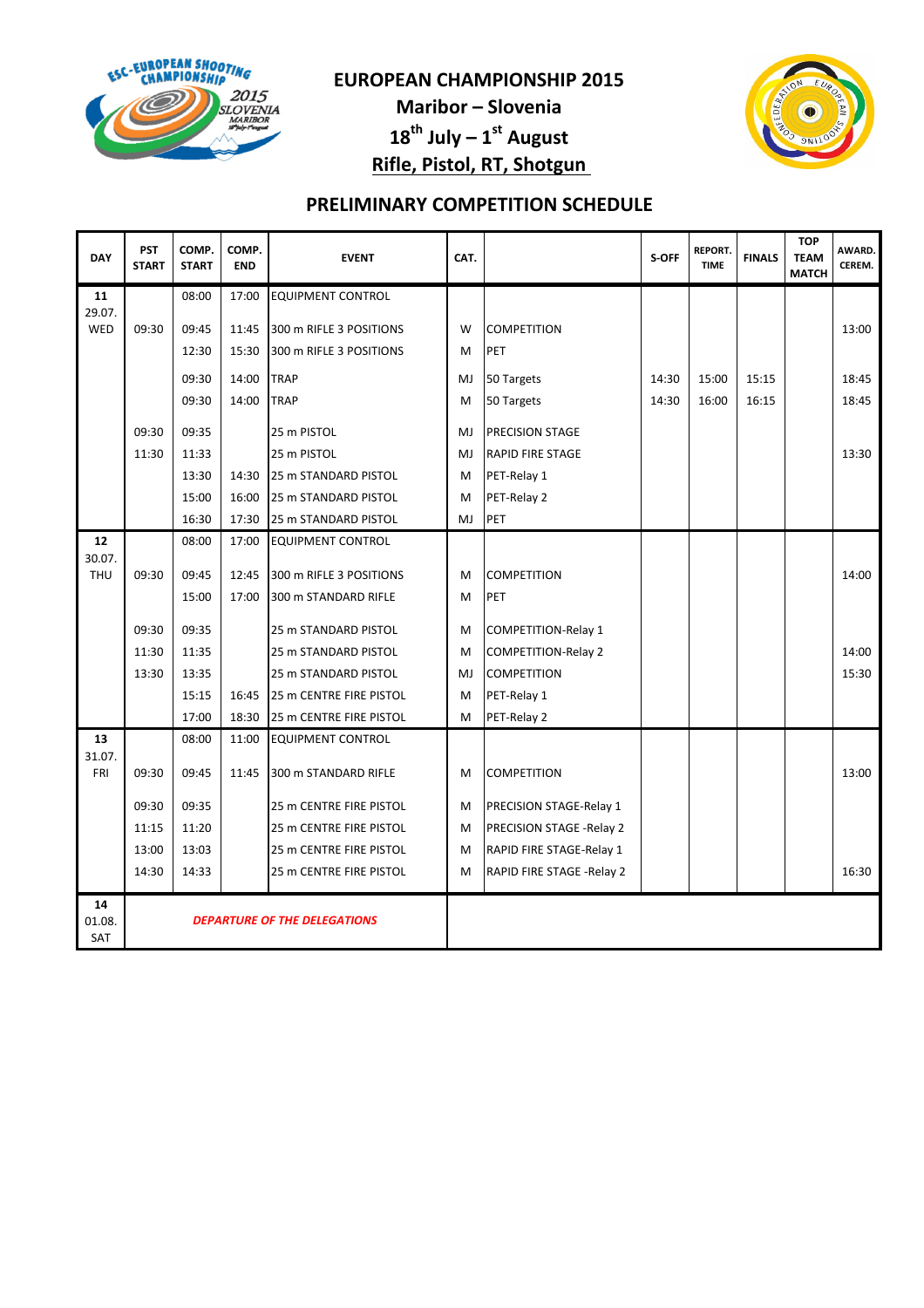

Maribor – Slovenia

 $18^{th}$  July –  $1^{st}$  August

Rifle, Pistol, RT, Shotgun



# PRELIMINARY COMPETITION SCHEDULE - 25 m RANGE

| <b>DAY</b>           | <b>PST</b><br><b>START</b> | COMP.<br><b>START</b> | COMP.<br><b>END</b> | <b>EVENT</b>                                      | CAT.    |                                                              | S-OFF | <b>REPORT.</b><br><b>TIME</b> | <b>FINALS</b> | <b>TOP</b><br><b>TEAM</b><br><b>MATCH</b> | AWARD.<br>CEREM. |
|----------------------|----------------------------|-----------------------|---------------------|---------------------------------------------------|---------|--------------------------------------------------------------|-------|-------------------------------|---------------|-------------------------------------------|------------------|
| 18.07.<br><b>SAT</b> |                            |                       |                     | <b>ARRIVAL OF DELEGATIONS</b>                     |         |                                                              |       |                               |               |                                           |                  |
| 1                    |                            | 09:00                 |                     | 15:00 EQUIPMENT CONTROL                           |         |                                                              |       |                               |               |                                           |                  |
| 19.07.<br>SUN        |                            | 09:30                 | 13:30               | 25 m PISTOL EVENTS                                | ALL     | UNOFFICIAL TRAINING                                          |       |                               |               |                                           |                  |
|                      |                            | 17:00                 |                     | <b>OPENING CEREMONY</b>                           |         |                                                              |       |                               |               |                                           |                  |
| 2                    |                            | 08:00                 |                     | 17:00 EQUIPMENT CONTROL                           |         |                                                              |       |                               |               |                                           |                  |
| 20.07.<br><b>MON</b> |                            | 09:30                 | 11:30               | 25 m PISTOL                                       | WJ      | PET                                                          |       |                               |               |                                           |                  |
|                      |                            | 13:00                 |                     | <b>TECHNICAL MEETING</b><br><b>Rifle / Pistol</b> |         |                                                              |       |                               |               |                                           |                  |
| 3                    |                            | 08:00                 |                     | 17:00 EQUIPMENT CONTROL                           |         |                                                              |       |                               |               |                                           |                  |
| 21.07.<br><b>TUE</b> | 09:30                      | 09:35                 |                     | 25 m PISTOL                                       | WJ      | PRECISION STAGE                                              |       |                               |               |                                           |                  |
|                      | 13:30                      | 13:33                 |                     | 25 m PISTOL                                       | WJ      | <b>RAPID FIRE STAGE</b>                                      |       | 17:00                         | 17:30         |                                           | 19:00            |
| 4                    |                            | 08:00                 | 17:00               | <b>EQUIPMENT CONTROL</b>                          |         |                                                              |       |                               |               |                                           |                  |
| 22.07.               |                            | 09:30                 |                     | 25 m PISTOL                                       |         |                                                              |       |                               |               |                                           |                  |
| WED                  |                            | 11:45                 | 11:15<br>13:15      | 25 m PISTOL                                       | W<br>W  | PET-Relay 1<br>PET-Relay 2                                   |       |                               |               |                                           |                  |
| 5                    |                            | 08:00                 | 17:00               | <b>EQUIPMENT CONTROL</b>                          |         |                                                              |       |                               |               |                                           |                  |
| 23.07.               |                            |                       |                     |                                                   |         |                                                              |       |                               |               |                                           |                  |
| <b>THU</b>           | 09:30                      | 09:35                 |                     | 25 m PISTOL                                       | W       | PRECISION STAGE-Relay 1                                      |       |                               |               |                                           |                  |
|                      | 11:15                      | 11:20                 |                     | 25 m PISTOL                                       | W       | PRECISION STAGE-Relay 2                                      |       |                               |               |                                           |                  |
|                      | 13:00                      | 13:03                 |                     | 25 m PISTOL                                       | W       | RAPID FIRE STAGE-Relay 1                                     |       |                               |               |                                           |                  |
| 6                    | 14:30                      | 14:33<br>08:00        | 17:00               | 25 m PISTOL<br><b>EQUIPMENT CONTROL</b>           | W       | RAPID FIRE STAGE-Relay 2                                     |       | 16:00                         | 16:30         |                                           | 18:00            |
| 24.07.               |                            |                       |                     |                                                   |         |                                                              |       |                               |               |                                           |                  |
| FRI                  |                            | 09:30                 | 12:30               | 25 m RAPID FIRE PISTOL                            | MJ      | PET                                                          |       |                               |               |                                           |                  |
| 7<br>25.07.          |                            | 08:00                 | 17:00               | <b>EQUIPMENT CONTROL</b>                          |         |                                                              |       |                               |               |                                           |                  |
| SAT                  | 09:30                      | 09:33                 |                     | 25 m RAPID FIRE PISTOL                            | MJ      | <b>QUALIFICATION-STAGE 1</b>                                 |       |                               |               |                                           |                  |
|                      |                            | 15:00                 | 18:00               | 25 m RAPID FIRE PISTOL                            | M       | PET                                                          |       |                               |               |                                           |                  |
| 8                    |                            | 08:00                 |                     | 17:00 EQUIPMENT CONTROL                           |         |                                                              |       |                               |               |                                           |                  |
| 26.07.<br>SUN        |                            |                       |                     |                                                   |         |                                                              |       |                               |               |                                           | 14:30            |
|                      | 09:30<br>14:30             | 09:33<br>14:33        |                     | 25 m RAPID FIRE PISTOL<br>25 m RAPID FIRE PISTOL  | MJ<br>M | <b>QUALIFICATION-STAGE 2</b><br><b>QUALIFICATION-STAGE 1</b> |       | 12:30                         | 13:00         |                                           |                  |
| 9                    |                            | 08:00                 |                     | 17:00 EQUIPMENT CONTROL                           |         |                                                              |       |                               |               |                                           |                  |
| 27.07.               |                            |                       |                     |                                                   |         |                                                              |       |                               |               |                                           |                  |
| <b>MON</b>           | 09:30                      | 09:33                 |                     | 25 m RAPID FIRE PISTOL                            | М       | <b>QUALIFICATION-STAGE 2</b>                                 |       | 14:30                         | 15:00         |                                           | 16:30            |
| 10<br>28.07.         |                            | 08:00                 |                     | 17:00 EQUIPMENT CONTROL                           |         |                                                              |       |                               |               |                                           |                  |
| <b>TUE</b>           |                            | 09:30                 | 11:30               | 25 m PISTOL                                       | MJ      | PET                                                          |       |                               |               |                                           |                  |
|                      |                            | 13:00                 | 16:00               | 25 m STANDARD PISTOL                              |         | M, MJ OFFICIAL TRAINING                                      |       |                               |               |                                           |                  |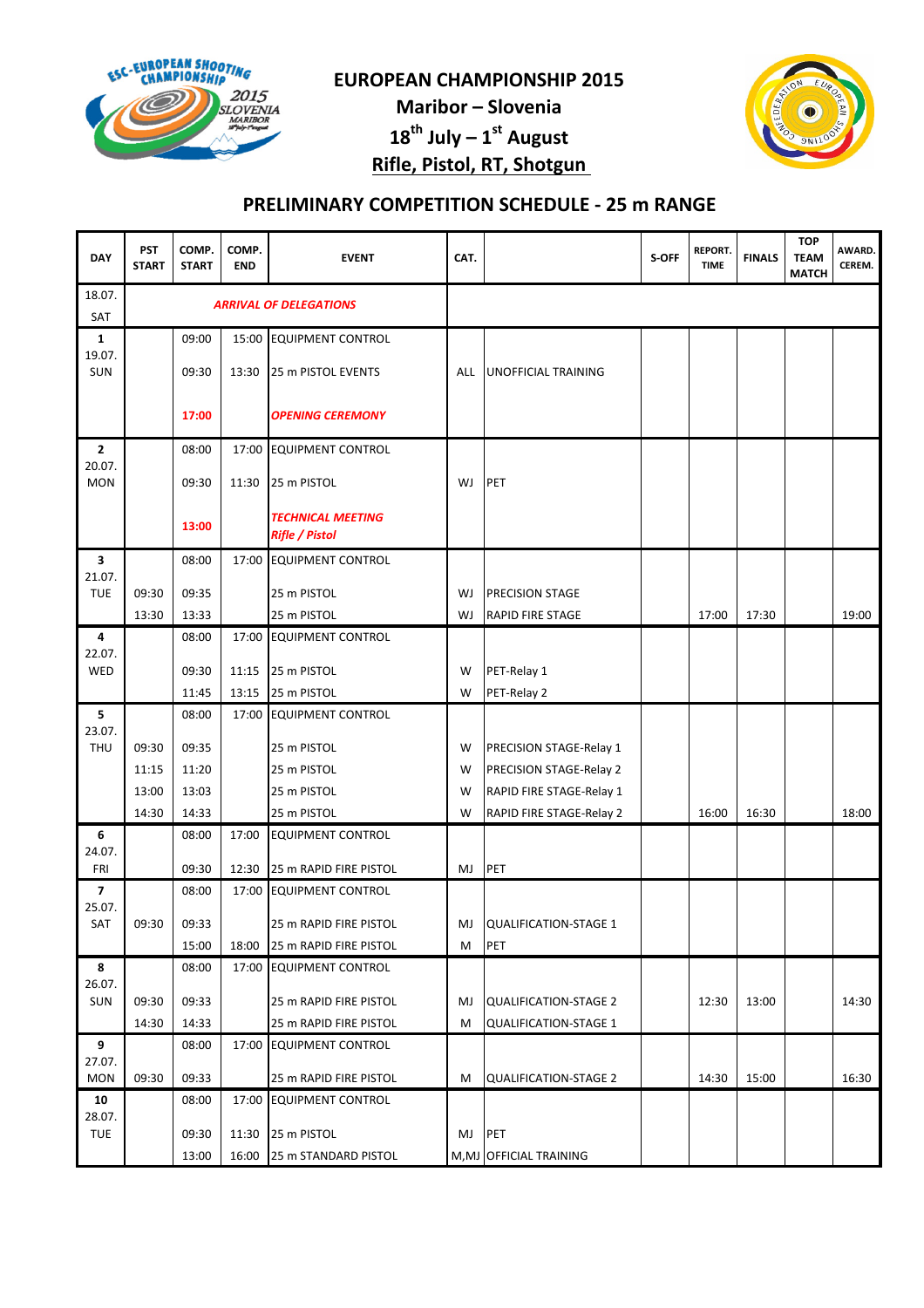

Maribor – Slovenia  $18^{th}$  July –  $1^{st}$  August Rifle, Pistol, RT, Shotgun



# PRELIMINARY COMPETITION SCHEDULE - 25 m RANGE

| <b>DAY</b>           | <b>PST</b><br><b>START</b> | COMP.<br><b>START</b> | COMP.<br><b>END</b> | <b>EVENT</b>                   | CAT. |                                | S-OFF | <b>REPORT.</b><br><b>TIME</b> | <b>FINALS</b> | <b>TOP</b><br><b>TEAM</b><br><b>MATCH</b> | AWARD.<br>CEREM. |
|----------------------|----------------------------|-----------------------|---------------------|--------------------------------|------|--------------------------------|-------|-------------------------------|---------------|-------------------------------------------|------------------|
| 11<br>29.07.         |                            | 08:00                 |                     | 17:00 EQUIPMENT CONTROL        |      |                                |       |                               |               |                                           |                  |
| WED                  | 09:30                      | 09:35                 |                     | 25 m PISTOL                    | MJ   | <b>PRECISION STAGE</b>         |       |                               |               |                                           |                  |
|                      | 11:30                      | 11:33                 |                     | 25 m PISTOL                    | MJ   | <b>RAPID FIRE STAGE</b>        |       |                               |               |                                           | 13:30            |
|                      |                            | 13:30                 | 14:30               | 25 m STANDARD PISTOL           | M    | PET-Relay 1                    |       |                               |               |                                           |                  |
|                      |                            | 15:00                 | 16:00               | <b>25 m STANDARD PISTOL</b>    | M    | PET-Relay 2                    |       |                               |               |                                           |                  |
|                      |                            | 16:30                 | 17:30               | 25 m STANDARD PISTOL           | MJ   | PET                            |       |                               |               |                                           |                  |
| 12                   |                            | 08:00                 |                     | 17:00 EQUIPMENT CONTROL        |      |                                |       |                               |               |                                           |                  |
| 30.07.<br><b>THU</b> | 09:30                      | 09:35                 |                     | 25 m STANDARD PISTOL           | M    | <b>COMPETITION-Relay 1</b>     |       |                               |               |                                           |                  |
|                      | 11:30                      | 11:35                 |                     | 25 m STANDARD PISTOL           | M    | <b>COMPETITION-Relay 2</b>     |       |                               |               |                                           | 14:00            |
|                      | 13:30                      | 13:35                 |                     | 25 m STANDARD PISTOL           | MJ   | <b>COMPETITION</b>             |       |                               |               |                                           | 15:30            |
|                      |                            | 15:15                 | 16:45               | <b>25 m CENTRE FIRE PISTOL</b> | M    | PET-Relay 1                    |       |                               |               |                                           |                  |
|                      |                            | 17:00                 | 18:30               | 25 m CENTRE FIRE PISTOL        | M    | PET-Relay 2                    |       |                               |               |                                           |                  |
| 13<br>31.07.         |                            | 08:00                 | 11:00               | <b>EQUIPMENT CONTROL</b>       |      |                                |       |                               |               |                                           |                  |
| <b>FRI</b>           | 09:30                      | 09:35                 |                     | 25 m CENTRE FIRE PISTOL        | M    | <b>PRECISION STAGE-Relay 1</b> |       |                               |               |                                           |                  |
|                      | 11:15                      | 11:20                 |                     | 25 m CENTRE FIRE PISTOL        | M    | <b>PRECISION STAGE-Relay 2</b> |       |                               |               |                                           |                  |
|                      | 13:00                      | 13:03                 |                     | 25 m CENTRE FIRE PISTOL        | M    | RAPID FIRE STAGE-Relay 1       |       |                               |               |                                           |                  |
|                      | 14:30                      | 14:33                 |                     | 25 m CENTRE FIRE PISTOL        | M    | RAPID FIRE STAGE - Relay 2     |       |                               |               |                                           | 16:30            |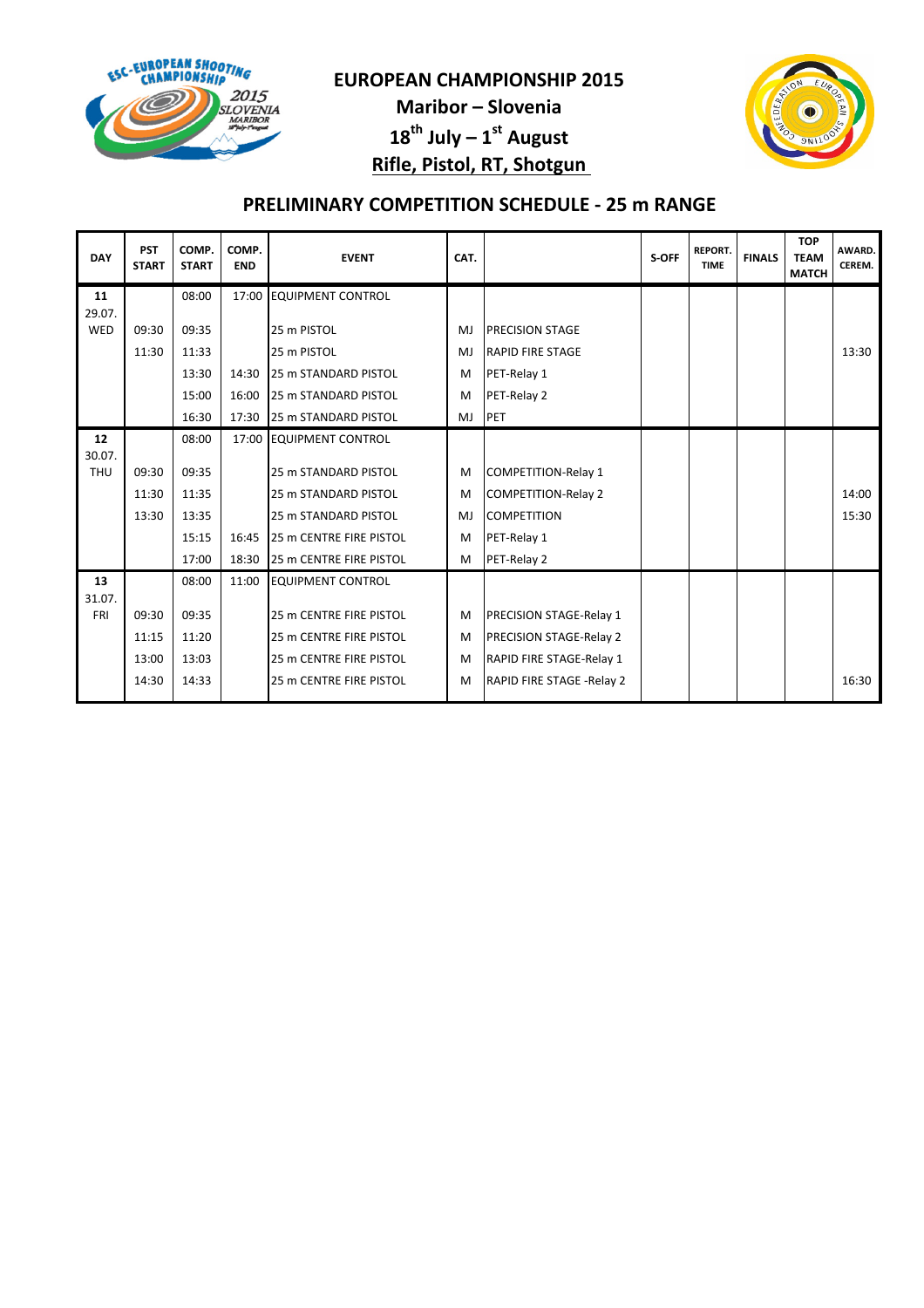

Maribor – Slovenia

 $18^{th}$  July –  $1^{st}$  August

Rifle, Pistol, RT, Shotgun



# PRELIMINARY COMPETITION SCHEDULE - 50 m RANGE

| <b>DAY</b>           | <b>PST</b><br><b>START</b> | COMP.<br><b>START</b> | COMP.<br><b>END</b> | <b>EVENT</b>                                      | CAT.       |                            | S-OFF | <b>REPORT.</b><br><b>TIME</b> | <b>FINALS</b> | <b>TOP</b><br><b>TEAM</b><br><b>MATCH</b> | AWARD.<br>CEREM. |
|----------------------|----------------------------|-----------------------|---------------------|---------------------------------------------------|------------|----------------------------|-------|-------------------------------|---------------|-------------------------------------------|------------------|
| 18.07.<br><b>SAT</b> |                            |                       |                     | <b>ARRIVAL OF DELEGATIONS</b>                     |            |                            |       |                               |               |                                           |                  |
| 1                    |                            | 09:00                 |                     | 15:00 EQUIPMENT CONTROL                           |            |                            |       |                               |               |                                           |                  |
| 19.07.<br><b>SUN</b> |                            | 09:30                 | 13:30               | 50 m RIFLE & PISTOL                               | <b>ALL</b> | <b>UNOFFICIAL TRAINING</b> |       |                               |               |                                           |                  |
|                      |                            | 17:00                 |                     | <b>OPENING CEREMONY</b>                           |            |                            |       |                               |               |                                           |                  |
| 2                    |                            | 08:00                 | 17:00               | <b>EQUIPMENT CONTROL</b>                          |            |                            |       |                               |               |                                           |                  |
| 20.07.<br><b>MON</b> |                            | 09:30                 | 11:00               | 50 m RIFLE 3 POSITIONS                            | WJ         | PET                        |       |                               |               |                                           |                  |
|                      |                            | 11:30                 | 12:30               | 50 m RIFLE PRONE                                  | M          | PET-ELIMINATION 1          |       |                               |               |                                           |                  |
|                      |                            | 13:00                 | 14:00               | 50 m RIFLE PRONE                                  | M          | <b>PET-ELIMINATION 2</b>   |       |                               |               |                                           |                  |
|                      |                            | 14:30                 | 16:00               | 50 m RIFLE 3 POSITIONS                            | W          | <b>PET</b>                 |       |                               |               |                                           |                  |
|                      |                            | 13:00                 |                     | <b>TECHNICAL MEETING</b><br><b>Rifle / Pistol</b> |            |                            |       |                               |               |                                           |                  |
| 3                    |                            | 08:00                 | 17:00               | <b>EQUIPMENT CONTROL</b>                          |            |                            |       |                               |               |                                           |                  |
| 21.07.<br><b>TUE</b> | 09:30                      | 09:45                 | 11:30               | 50 m RIFLE 3 POSITIONS                            | WJ         | <b>QUALIFICATION</b>       |       | 12:00                         | 12:30         |                                           | 14:00            |
|                      | 12:15                      | 12:30                 | 14:15               | 50 m RIFLE 3 POSITIONS                            | W          | QUALIFICATION              |       | 15:00                         | 15:30         |                                           | 17:00            |
|                      | 15:00                      | 15:15                 | 16:05               | 50 m RIFLE PRONE                                  | M          | <b>ELIMINATION 1</b>       |       |                               |               |                                           |                  |
|                      | 16:50                      | 17:05                 | 17:55               | 50 m RIFLE PRONE                                  | M          | <b>ELIMINATION 2</b>       |       |                               |               |                                           |                  |
| 4                    |                            | 08:00                 | 17:00               | <b>EQUIPMENT CONTROL</b>                          |            |                            |       |                               |               |                                           |                  |
| 22.07.               |                            |                       |                     |                                                   |            |                            |       |                               |               |                                           |                  |
| WED                  | 09:30                      | 09:45                 | 10:35               | 50 m RIFLE PRONE                                  | M          | <b>QUALIFICATION</b>       |       | 11:30                         | 12:00         |                                           | 13:30            |
|                      |                            | 11:30<br>14:30        | 14:00<br>15:20      | 50 m RIFLE 3 POSITIONS<br>50 m RIFLE PRONE        | MJ<br>W    | <b>PET</b><br><b>PET</b>   |       |                               |               |                                           |                  |
|                      |                            | 16:00                 | 16:50               | 50 m RIFLE PRONE                                  | WJ         | PET                        |       |                               |               |                                           |                  |
| 5                    |                            | 08:00                 | 17:00               | <b>EQUIPMENT CONTROL</b>                          |            |                            |       |                               |               |                                           |                  |
| 23.07.               |                            |                       |                     |                                                   |            |                            |       |                               |               |                                           |                  |
| <b>THU</b>           | 09:30                      | 09:45                 | 12:30               | 50 m RIFLE 3 POSITIONS                            | MJ         | <b>QUALIFICATION</b>       |       | 13:15                         | 13:45         |                                           | 15:15            |
|                      | 12:55                      | 13:10                 |                     | 14:00 50 m RIFLE PRONE                            | W          | <b>COMPETITION</b>         |       |                               |               |                                           | 15:15            |
|                      | 14:25                      | 14:40                 |                     | 15:30 50 m RIFLE PRONE                            | WJ         | <b>COMPETITION</b>         |       |                               |               |                                           | 16:30            |
|                      |                            | 16:00                 | 18:30               | 50 m RIFLE 3 POSITIONS                            | M          | PET                        |       |                               |               |                                           |                  |
| 6<br>24.07.          |                            | 08:00                 | 17:00               | <b>EQUIPMENT CONTROL</b>                          |            |                            |       |                               |               |                                           |                  |
| FRI                  | 09:30                      | 09:45                 | 12:30               | 50 m RIFLE 3 POSITIONS                            | M          | <b>QUALIFICATION</b>       |       | 13:30                         | 14:00         |                                           | 15:30            |
|                      |                            | 13:00                 | 14:00               | 50 m RIFLE PRONE                                  | MJ         | <b>PET</b>                 |       |                               |               |                                           |                  |
|                      |                            | 15:00                 | 16:30               | 50 m PISTOL                                       | MJ         | PET                        |       |                               |               |                                           |                  |
|                      |                            | 17:00                 | 18:30               | 50 m PISTOL                                       | M          | PET                        |       |                               |               |                                           |                  |
| 7                    |                            | 08:00                 | 17:00               | <b>EQUIPMENT CONTROL</b>                          |            |                            |       |                               |               |                                           |                  |
| 25.07.<br>SAT        | 09:30                      | 09:45                 | 11:15               | 50 m PISTOL                                       | MJ         | <b>QUALIFICATION</b>       |       | 12:00                         | 12:30         |                                           | 14:00            |
|                      | 12:00                      | 12:15                 | 13:45               | 50 m PISTOL                                       | M          | <b>QUALIFICATION</b>       |       | 14:30                         | 15:00         |                                           | 16:30            |
|                      | 14:30                      | 14:45                 | 15:35               | 50 m RIFLE PRONE                                  | MJ         | QUALIFICATION              |       | 16:30                         | 17:00         |                                           | 18:30            |
|                      |                            |                       |                     |                                                   |            |                            |       |                               |               |                                           |                  |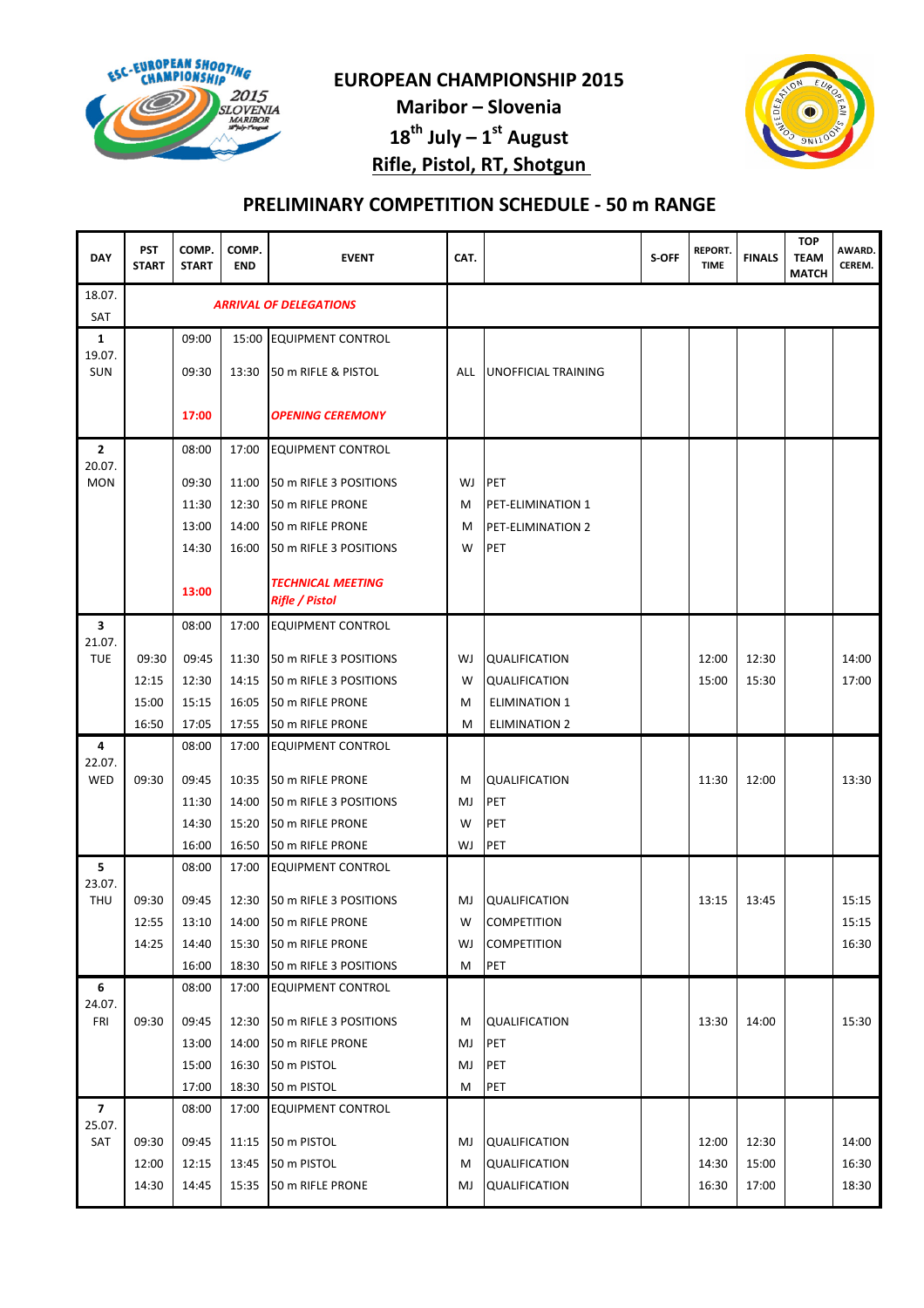

Maribor – Slovenia  $18^{th}$  July –  $1^{st}$  August Rifle, Pistol, RT, Shotgun



# PRELIMINARY COMPETITION SCHEDULE - 300 m RANGE

| <b>DAY</b>           | <b>PST</b><br><b>START</b> | COMP.<br><b>START</b> | COMP.<br><b>END</b> | <b>EVENT</b>             | CAT. |                          | S-OFF | <b>REPORT.</b><br><b>TIME</b> | <b>FINALS</b> | <b>TOP</b><br><b>TEAM</b><br><b>MATCH</b> | AWARD.<br>CEREM. |
|----------------------|----------------------------|-----------------------|---------------------|--------------------------|------|--------------------------|-------|-------------------------------|---------------|-------------------------------------------|------------------|
| 8                    |                            | 08:00                 | 17:00               | <b>EQUIPMENT CONTROL</b> |      |                          |       |                               |               |                                           |                  |
| 26.07.<br><b>SUN</b> |                            | 09:30                 | 13:30               | 300 m RIFLE EVENTS       |      | M, W OFFICIAL TRAINING   |       |                               |               |                                           |                  |
|                      |                            | 14:00                 | 15:00               | 300 m RIFLE PRONE        | W    | PET                      |       |                               |               |                                           |                  |
|                      |                            | 15:30                 | 16:30               | 300 m RIFLE PRONE        | м    | <b>PET-ELIMINATION 1</b> |       |                               |               |                                           |                  |
|                      |                            | 17:00                 | 18:00               | 300 m RIFLE PRONE        | м    | PET-ELIMINATION 2        |       |                               |               |                                           |                  |
| 9                    |                            | 08:00                 | 17:00               | <b>EQUIPMENT CONTROL</b> |      |                          |       |                               |               |                                           |                  |
| 27.07.<br><b>MON</b> | 09:30                      | 09:45                 | 10:45               | 300 m RIFLE PRONE        | м    | <b>ELIMINATION 1</b>     |       |                               |               |                                           |                  |
|                      | 11:30                      | 11:45                 | 12:45               | 300 m RIFLE PRONE        | м    | <b>ELIMINATION 2</b>     |       |                               |               |                                           |                  |
|                      | 13:30                      | 13:45                 | 14:45               | 300 m RIFLE PRONE        | W    | <b>COMPETITION</b>       |       |                               |               |                                           | 16:00            |
| 10                   |                            | 08:00                 | 17:00               | <b>EQUIPMENT CONTROL</b> |      |                          |       |                               |               |                                           |                  |
| 28.07.               |                            |                       |                     |                          |      |                          |       |                               |               |                                           |                  |
| <b>TUE</b>           | 09:30                      | 09:45                 | 10:45               | 300 m RIFLE PRONE        | M    | <b>COMPETITION</b>       |       |                               |               |                                           | 12:00            |
|                      |                            | 11:30                 | 13:30               | 300 m RIFLE 3 POSITIONS  | W    | PET                      |       |                               |               |                                           |                  |
| 11<br>29.07.         |                            | 08:00                 | 17:00               | <b>EQUIPMENT CONTROL</b> |      |                          |       |                               |               |                                           |                  |
| WED                  | 09:30                      | 09:45                 | 11:45               | 300 m RIFLE 3 POSITIONS  | W    | <b>COMPETITION</b>       |       |                               |               |                                           | 13:00            |
|                      |                            | 12:30                 | 15:30               | 300 m RIFLE 3 POSITIONS  | M    | PET                      |       |                               |               |                                           |                  |
| 12                   |                            | 08:00                 | 17:00               | <b>EQUIPMENT CONTROL</b> |      |                          |       |                               |               |                                           |                  |
| 30.07.<br><b>THU</b> | 09:30                      | 09:45                 | 12:45               | 300 m RIFLE 3 POSITIONS  | M    | <b>COMPETITION</b>       |       |                               |               |                                           | 14:00            |
|                      |                            | 15:00                 | 17:00               | 300 m STANDARD RIFLE     | M    | PET                      |       |                               |               |                                           |                  |
| 13                   |                            | 08:00                 | 11:00               | <b>EQUIPMENT CONTROL</b> |      |                          |       |                               |               |                                           |                  |
| 31.07.<br>FRI        | 09:30                      | 09:45                 | 11:45               | 300 m STANDARD RIFLE     | M    | <b>COMPETITION</b>       |       |                               |               |                                           | 13:00            |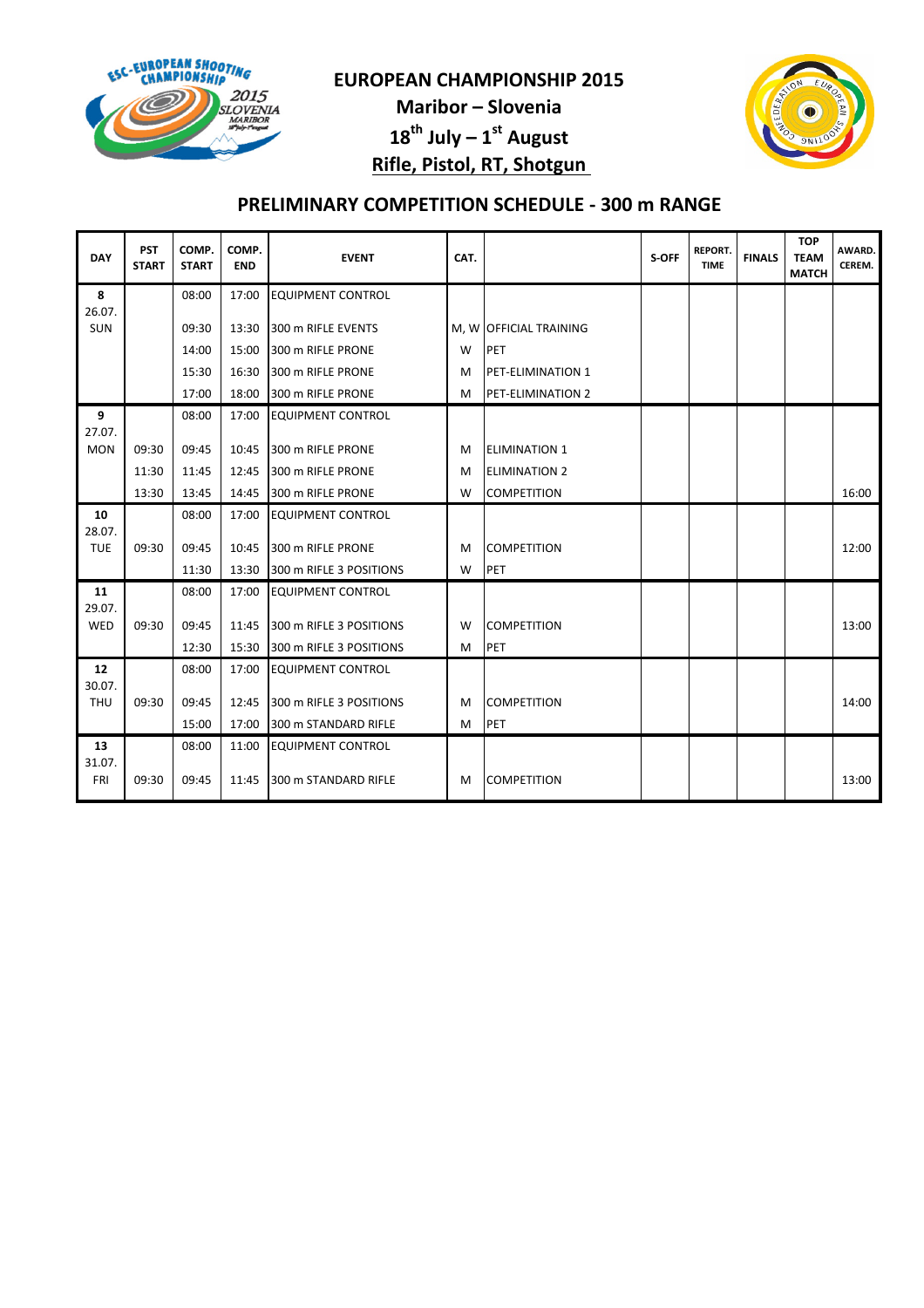

Maribor – Slovenia  $18^{th}$  July –  $1^{st}$  August

Rifle, Pistol, RT, Shotgun



# PRELIMINARY COMPETITION SCHEDULE - RT RANGE

| <b>DAY</b>           | <b>PST</b><br><b>START</b> | COMP.<br><b>START</b> | COMP.<br><b>END</b> | <b>EVENT</b>                        | CAT.       |                     | S-OFF | <b>REPORT.</b><br><b>TIME</b> | <b>FINALS</b> | <b>TOP</b><br><b>TEAM</b><br><b>MATCH</b> | AWARD.<br>CEREM. |
|----------------------|----------------------------|-----------------------|---------------------|-------------------------------------|------------|---------------------|-------|-------------------------------|---------------|-------------------------------------------|------------------|
| 18.07.<br><b>SAT</b> |                            |                       |                     | <b>ARRIVAL OF DELEGATIONS</b>       |            |                     |       |                               |               |                                           |                  |
| $\mathbf{1}$         |                            | 09:00                 |                     | 15:00 EQUIPMENT CONTROL             |            |                     |       |                               |               |                                           |                  |
| 19.07.<br><b>SUN</b> |                            | 09:30                 | 15:00               | 50 m RUNNING TARGET                 | <b>ALL</b> | UNOFFICIAL TRAINING |       |                               |               |                                           |                  |
|                      |                            | 17:00                 |                     | <b>OPENING CEREMONY</b>             |            |                     |       |                               |               |                                           |                  |
| 2<br>20.07.          |                            | 08:00                 | 17:00               | <b>EQUIPMENT CONTROL</b>            |            |                     |       |                               |               |                                           |                  |
| <b>MON</b>           |                            | 09:30                 | 16:30               | 50 m RUNNING TARGET MIXED           | MJ         | PET                 |       |                               |               |                                           |                  |
|                      |                            | 09:30                 | 16:30               | 50 m RUNNING TARGET MIXED           | M          | PET                 |       |                               |               |                                           |                  |
|                      |                            | 14:00                 |                     | <b>TECHNICAL MEETING</b><br>Shotgun |            |                     |       |                               |               |                                           |                  |
| 3                    |                            | 08:00                 | 17:00               | <b>EQUIPMENT CONTROL</b>            |            |                     |       |                               |               |                                           |                  |
| 21.07.<br><b>TUE</b> |                            | 09:30                 | 17:00               | 50 m RUNNING TARGET MIXED           | м          | STAGE 1             |       |                               |               |                                           |                  |
|                      |                            | 09:30                 | 17:00               | 50 m RUNNING TARGET MIXED           | MJ         | STAGE 1             |       |                               |               |                                           |                  |
| 4                    |                            | 08:00                 | 17:00               | <b>EQUIPMENT CONTROL</b>            |            |                     |       |                               |               |                                           |                  |
| 22.07.<br>WED        |                            | 09:30                 | 14:00               | <b>50 m RUNNING TARGET MIXED</b>    | M          | <b>STAGE 2</b>      |       |                               |               |                                           | 14:30            |
|                      |                            | 09:30                 | 14:00               | 50 m RUNNING TARGET MIXED           | MJ         | STAGE 2             |       |                               |               |                                           | 14:30            |
|                      |                            |                       |                     |                                     |            |                     |       |                               |               |                                           |                  |
|                      |                            | 15:00                 | 18:00               | 50 m RUNNING TARGET                 | м          | PET                 |       |                               |               |                                           |                  |
|                      |                            | 15:00                 | 18:00               | 50 m RUNNING TARGET                 | MJ         | PET                 |       |                               |               |                                           |                  |
| 5<br>23.07.          |                            | 08:00                 | 17:00               | <b>EQUIPMENT CONTROL</b>            |            |                     |       |                               |               |                                           |                  |
| <b>THU</b>           |                            | 09:30                 | 16:30               | 50 m RUNNING TARGET                 | м          | <b>SLOW RUN</b>     |       |                               |               |                                           |                  |
|                      |                            | 09:30                 | 16:30               | 50 m RUNNING TARGET                 | MJ         | <b>SLOW RUN</b>     |       |                               |               |                                           |                  |
| 6                    |                            | 08:00                 | 17:00               | <b>EQUIPMENT CONTROL</b>            |            |                     |       |                               |               |                                           |                  |
| 24.07.<br>FRI        |                            | 09:30                 | 16:30               | 50 m RUNNING TARGET                 | M          | <b>FAST RUN</b>     |       |                               |               |                                           | 17:00            |
|                      |                            | 09:30                 | 16:30               | 50 m RUNNING TARGET                 | MJ         | <b>FAST RUN</b>     |       |                               |               |                                           | 17:00            |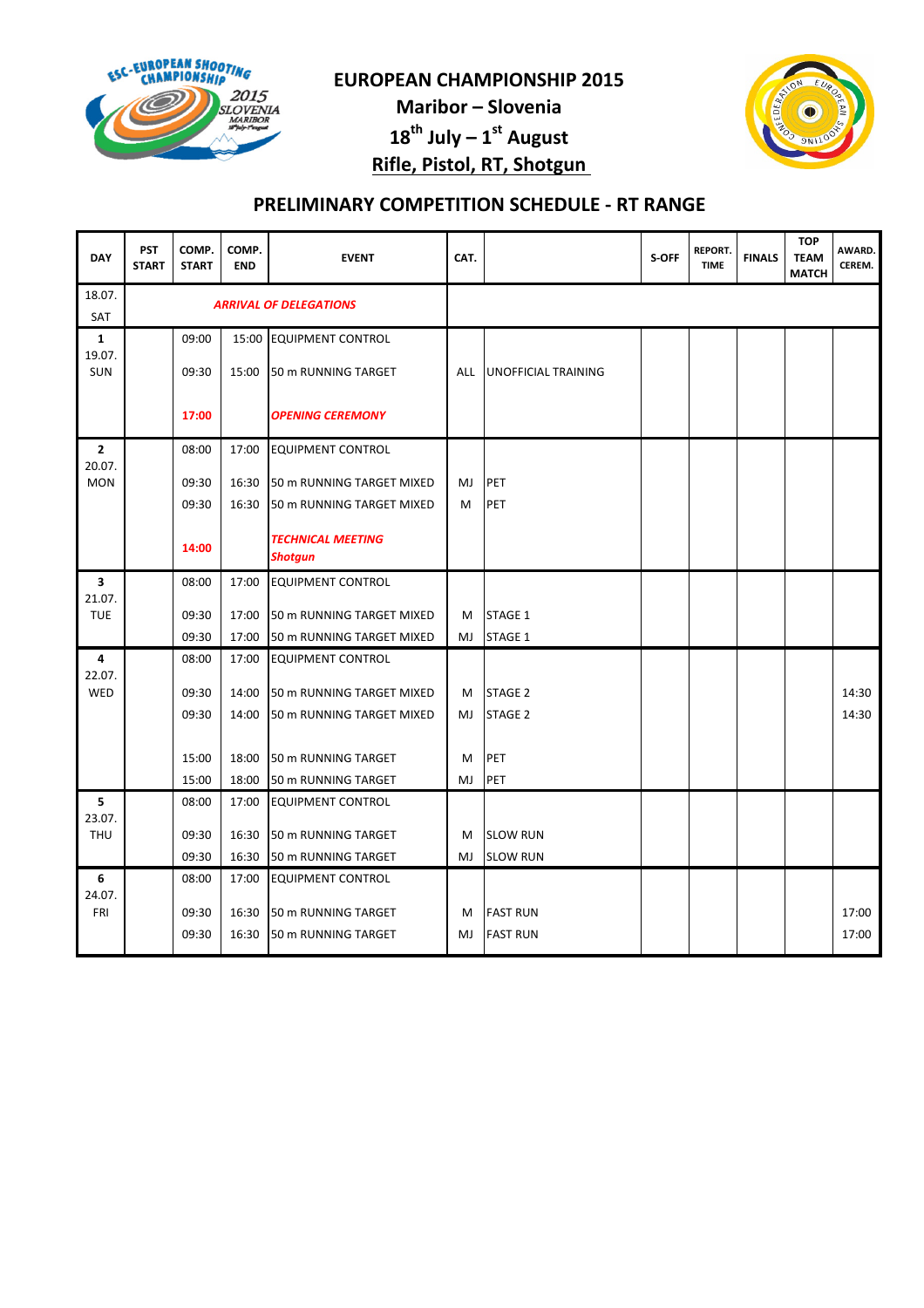

Maribor – Slovenia  $18^{th}$  July –  $1^{st}$  August Rifle, Pistol, RT, Shotgun



# PRELIMINARY COMPETITION SCHEDULE - SHOTGUN

| <b>DAY</b>                        | PST<br><b>START</b> | COMP.<br><b>START</b> | COMP.<br><b>END</b> | <b>EVENT</b>                        | CAT.    |                            | S-OFF | <b>REPORT.</b><br><b>TIME</b> | <b>FINALS</b> | <b>TOP</b><br><b>TEAM</b><br><b>MATCH</b> | AWARD.<br>CEREM. |
|-----------------------------------|---------------------|-----------------------|---------------------|-------------------------------------|---------|----------------------------|-------|-------------------------------|---------------|-------------------------------------------|------------------|
| 18.07.<br><b>SAT</b>              |                     |                       |                     | <b>ARRIVAL OF DELEGATIONS</b>       |         |                            |       |                               |               |                                           |                  |
| 1                                 |                     | 09:00                 |                     | 15:00 EQUIPMENT CONTROL             |         |                            |       |                               |               |                                           |                  |
| 19.07.<br>SUN                     |                     | 09:30                 | 16:30               | TRAP, DOUBLE TRAP, SKEET            | ALL     | <b>UNOFFICIAL TRAINING</b> |       |                               |               |                                           |                  |
|                                   |                     | 17:00                 |                     | <b>OPENING CEREMONY</b>             |         |                            |       |                               |               |                                           |                  |
| $\mathbf{2}$                      |                     | 08:00                 | 17:00               | <b>EQUIPMENT CONTROL</b>            |         |                            |       |                               |               |                                           |                  |
| 20.07.<br><b>MON</b>              |                     | 09:30                 | 16:30               | <b>SKEET</b>                        | MJ      | PET                        |       |                               |               |                                           |                  |
|                                   |                     | 09:30                 | 16:30               | <b>SKEET</b>                        | М       | PET                        |       |                               |               |                                           |                  |
|                                   |                     | 14:00                 |                     | <b>TECHNICAL MEETING</b><br>Shotgun |         |                            |       |                               |               |                                           |                  |
| 3                                 |                     | 08:00                 | 17:00               | <b>EQUIPMENT CONTROL</b>            |         |                            |       |                               |               |                                           |                  |
| 21.07.                            |                     |                       |                     |                                     |         |                            |       |                               |               |                                           |                  |
| <b>TUE</b>                        |                     | 09:30<br>09:30        | 18:00<br>18:00      | <b>SKEET</b><br><b>SKEET</b>        | MJ<br>М | 75 Targets<br>75 Targets   |       |                               |               |                                           |                  |
| 4                                 |                     | 08:00                 | 17:00               | <b>EQUIPMENT CONTROL</b>            |         |                            |       |                               |               |                                           |                  |
| 22.07.                            |                     |                       |                     |                                     |         |                            |       |                               |               |                                           |                  |
| WED                               |                     | 09:30                 | 14:30               | <b>SKEET</b>                        | MJ      | 50 Targets                 | 15:00 | 15:30                         | 15:45         |                                           | 18:30            |
|                                   |                     | 09:30                 | 14:30               | <b>SKEET</b>                        | M       | 50 Targets                 | 15:00 | 16:30                         | 16:45         |                                           | 18:30            |
| 5<br>23.07.                       |                     | 08:00                 | 17:00               | <b>EQUIPMENT CONTROL</b>            |         |                            |       |                               |               |                                           |                  |
| THU                               |                     | 09:30                 | 15:30               | <b>SKEET</b>                        | WJ      | PET                        |       |                               |               |                                           |                  |
|                                   |                     | 09:30                 | 15:30               | <b>SKEET</b>                        | W       | PET                        |       |                               |               |                                           |                  |
| 6                                 |                     | 08:00                 | 17:00               | <b>EQUIPMENT CONTROL</b>            |         |                            |       |                               |               |                                           |                  |
| 24.07.<br>FRI                     |                     | 09:30                 | 15:30               | <b>SKEET</b>                        | WJ      |                            | 16:00 | 16:30                         | 16:45         |                                           | 19:30            |
|                                   |                     | 09:30                 | 15:30               | <b>SKEET</b>                        | W       | 75 Targets<br>75 Targets   | 16:00 | 17:30                         | 17:45         |                                           | 19:30            |
|                                   |                     |                       |                     |                                     |         |                            |       |                               |               |                                           |                  |
|                                   |                     | 09:30                 | 16:00               | <b>DOUBLE TRAP</b>                  | MJ      | PET                        |       |                               |               |                                           |                  |
|                                   |                     | 09:30                 | 16:00               | <b>DOUBLE TRAP</b>                  | М       | PET                        |       |                               |               |                                           |                  |
| $\overline{\mathbf{z}}$<br>25.07. |                     | 08:00                 | 17:00               | <b>EQUIPMENT CONTROL</b>            |         |                            |       |                               |               |                                           |                  |
| SAT                               |                     | 09:30                 | 16:00               | <b>DOUBLE TRAP</b>                  | MJ      | 150 Targets                | 16:15 | 17:00                         | 17:15         |                                           | 19:30            |
|                                   |                     | 09:30                 | 16:00               | <b>DOUBLE TRAP</b>                  | M       | 150 Targets                | 16:15 | 18:00                         | 18:15         |                                           | 19:30            |
|                                   |                     | 09:30                 | 13:30               | <b>TRAP</b>                         | WJ      | PET                        |       |                               |               |                                           |                  |
|                                   |                     | 09:30                 | 13:30               | <b>TRAP</b>                         | W       | PET                        |       |                               |               |                                           |                  |
| 8                                 |                     | 08:00                 | 17:00               | <b>EQUIPMENT CONTROL</b>            |         |                            |       |                               |               |                                           |                  |
| 26.07.<br><b>SUN</b>              |                     | 09:30                 | 15:00               | <b>TRAP</b>                         | WJ      | 75 Targets                 | 15:30 | 16:00                         | 16:15         |                                           | 18:45            |
|                                   |                     | 09:30                 | 15:00               | <b>TRAP</b>                         | W       | 75 Targets                 | 15:30 | 17:00                         | 17:15         |                                           | 18:45            |
| 9                                 |                     | 08:00                 | 17:00               | <b>EQUIPMENT CONTROL</b>            |         |                            |       |                               |               |                                           |                  |
| 27.07.                            |                     |                       |                     |                                     |         |                            |       |                               |               |                                           |                  |
| <b>MON</b>                        |                     | 09:30                 | 16:30               | <b>TRAP</b>                         | MJ      | PET                        |       |                               |               |                                           |                  |
|                                   |                     | 09:30                 | 16:30               | <b>TRAP</b>                         | M       | PET                        |       |                               |               |                                           |                  |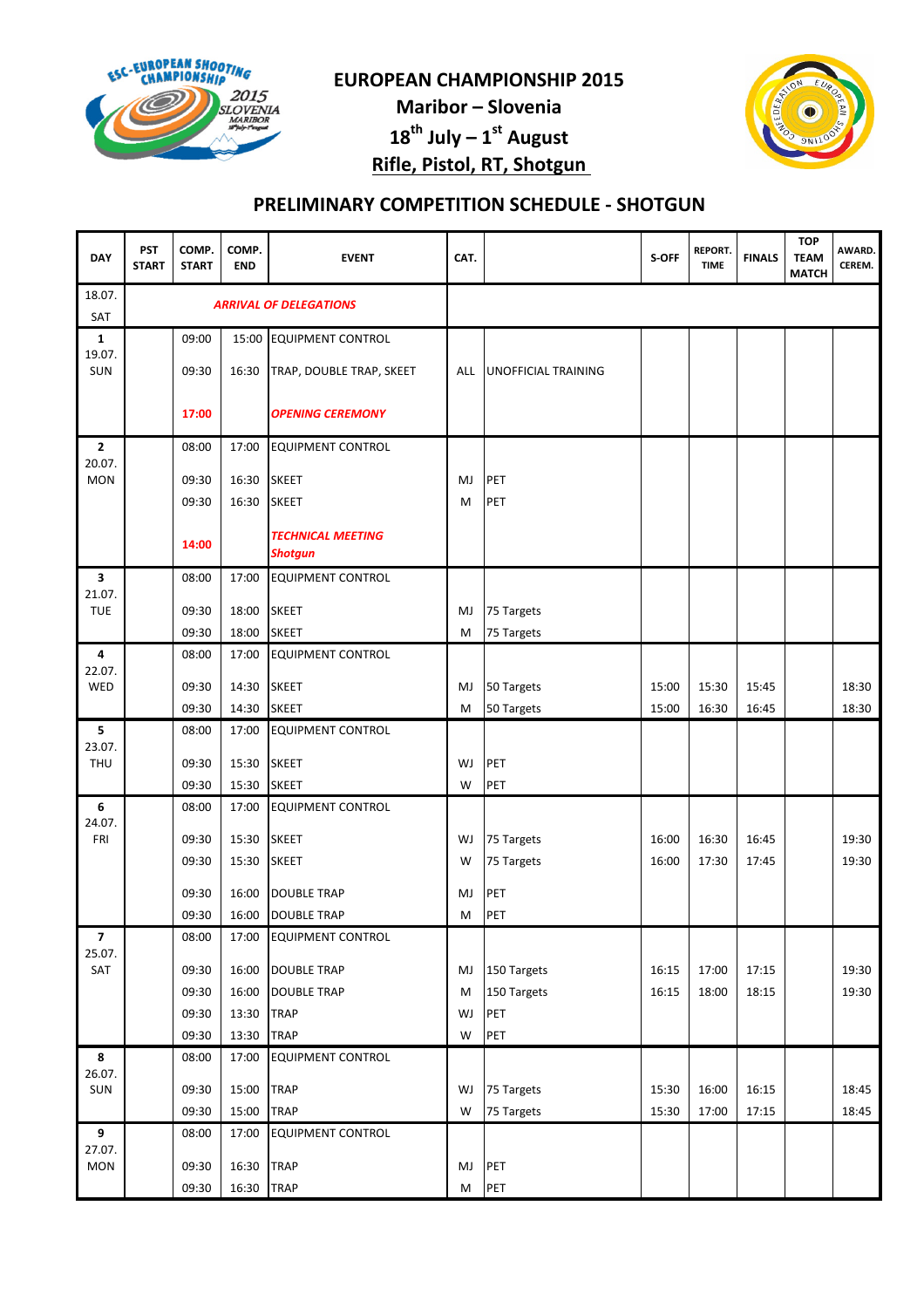

Maribor – Slovenia  $18^{th}$  July –  $1^{st}$  August Rifle, Pistol, RT, Shotgun



# PRELIMINARY COMPETITION SCHEDULE - SHOTGUN

| <b>PST</b><br><b>START</b> | COMP.<br><b>START</b> | COMP.<br><b>END</b> | <b>EVENT</b> | CAT.                                                     |            | S-OFF      | <b>REPORT.</b><br><b>TIME</b> | <b>FINALS</b> | <b>TOP</b><br><b>TEAM</b><br><b>MATCH</b> | AWARD.<br><b>CEREM.</b> |
|----------------------------|-----------------------|---------------------|--------------|----------------------------------------------------------|------------|------------|-------------------------------|---------------|-------------------------------------------|-------------------------|
|                            |                       |                     |              |                                                          |            |            |                               |               |                                           |                         |
|                            |                       |                     |              |                                                          |            |            |                               |               |                                           |                         |
|                            | 09:30                 | 16:30               |              | MJ                                                       | 75 Targets |            |                               |               |                                           |                         |
|                            | 09:30                 | 16:30               |              | M                                                        |            |            |                               |               |                                           |                         |
|                            |                       |                     |              |                                                          |            |            |                               |               |                                           |                         |
|                            |                       |                     |              |                                                          |            |            |                               |               |                                           |                         |
|                            | 09:30                 | 14:00               |              | MJ                                                       | 50 Targets | 14:30      | 15:00                         | 15:15         |                                           | 18:45                   |
|                            | 09:30                 | 14:00               |              | M                                                        | 50 Targets | 14:30      | 16:00                         | 16:15         |                                           | 18:45                   |
|                            |                       |                     |              | <b>TRAP</b><br><b>TRAP</b><br><b>TRAP</b><br><b>TRAP</b> |            | 75 Targets |                               |               |                                           |                         |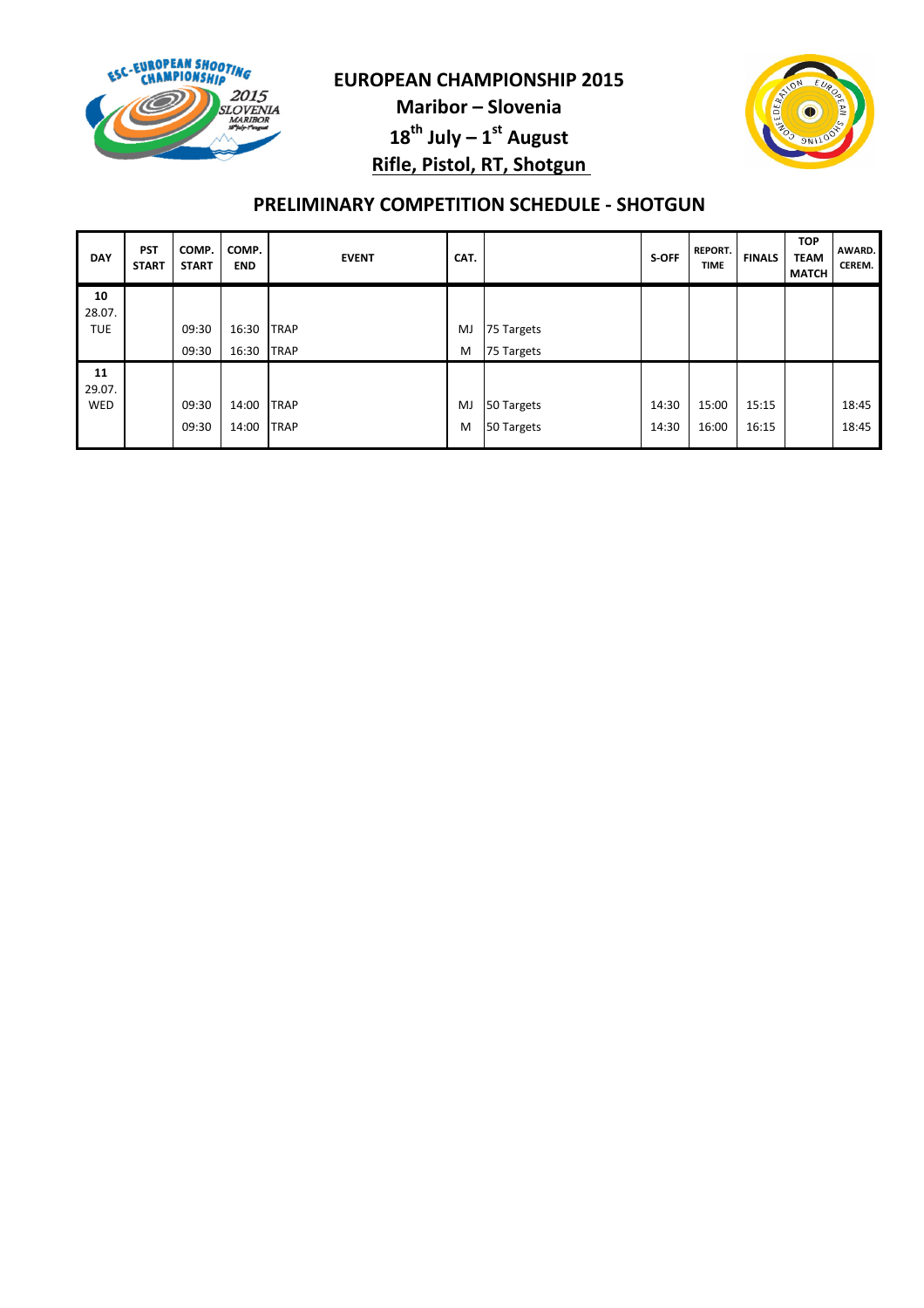

**Maribor – Slovenia 18th July – 1st August 50 m / 300 m Rifle, 25 m / 50 m Pistol, 50 m RT, Shotgun**



# **ORGANIZING COMMITTEE ISSF HEADQUARTERS**

EUROPEAN SHOOTING CHAMPIONSHIP MARIBOR 2015

| Dolenjska cesta 11 | Phone: | +386 1 427 1009        |      | Phone: $+49-89-544355-0$       |
|--------------------|--------|------------------------|------|--------------------------------|
| 1000 Ljubljana     | Fax:   | +386 1 428 0583        | Fax: | +49-89-544355-44               |
| Slovenia           |        | E-mail: info@echslo.eu |      | E-mail: entry@issf-sports.info |

| Bavariaring 21 |                        |
|----------------|------------------------|
|                | 80336 Munich, Germany  |
| Phone:         | +49-89-544355-0        |
| Fax:           | +49-89-544355-44       |
| E-mail:        | entry@issf-sports.info |

# **SUMMARY OF DEADLINES**

| <b>ANNEX</b>   | <b>FORM</b>                                                 | <b>RETURN TO</b>                                          | <b>DEADLINE</b>           |
|----------------|-------------------------------------------------------------|-----------------------------------------------------------|---------------------------|
| 1              | <b>Preliminary Entry Form</b>                               | <b>ISSF Headquarters</b><br>http://entry.issf-sports.info | 18 <sup>th</sup> JAN 2015 |
| $\overline{2}$ | <b>Preliminary Hotel Reservation Form</b>                   | <b>Organizing Committee</b><br>info@echslo.eu             | 18 <sup>th</sup> FEB 2015 |
| 3.1            | Final Entry Form Athletes M, W                              | <b>ISSF Headquarters</b><br>http://entry.issf-sports.info | 18 <sup>th</sup> JUN 2015 |
| 3.2            | Final Entry Form Athletes MJ, WJ                            | <b>ISSF Headquarters</b><br>http://entry.issf-sports.info | 18 <sup>th</sup> JUN 2015 |
| 3.3            | Final Entry Form Officials                                  | <b>ISSF Headquarters</b><br>http://entry.issf-sports.info | 18 <sup>th</sup> JUN 2015 |
| $\overline{4}$ | <b>Final Travel Form</b>                                    | <b>Organizing Committee</b><br>info@echslo.eu             | 18 <sup>th</sup> JUN 2015 |
| 5              | <b>Final Hotel Reservation Form</b>                         | <b>Organizing Committee</b><br>info@echslo.eu             | 18th JUN 2015             |
| 6              | Final Rooming List Form                                     | <b>Organizing Committee</b><br>info@echslo.eu             | 18 <sup>th</sup> JUN 2015 |
| $\overline{7}$ | <b>VISA Support Form</b>                                    | <b>Organizing Committee</b><br>info@echslo.eu             | 18 <sup>th</sup> JUN 2015 |
| 8              | Firearm & Ammunition Form                                   | <b>Organizing Committee</b><br>info@echslo.eu             | 18 <sup>th</sup> JUN 2015 |
| 9              | <b>Media Accreditation Form</b>                             | <b>Organizing Committee</b><br>info@echslo.eu             | 18th JUN 2015             |
|                | <b>DEADLINES FOR PAYMENTS</b>                               |                                                           |                           |
| 1              | 50 % deposit for Hotel Reservation                          | <b>Organizing Committee</b>                               | 18 <sup>th</sup> MAY 2015 |
| $\overline{2}$ | The balance for Hotel Reservation<br>(to 100 % Hotel costs) | <b>Organizing Committee</b>                               | 18 <sup>th</sup> JUN 2015 |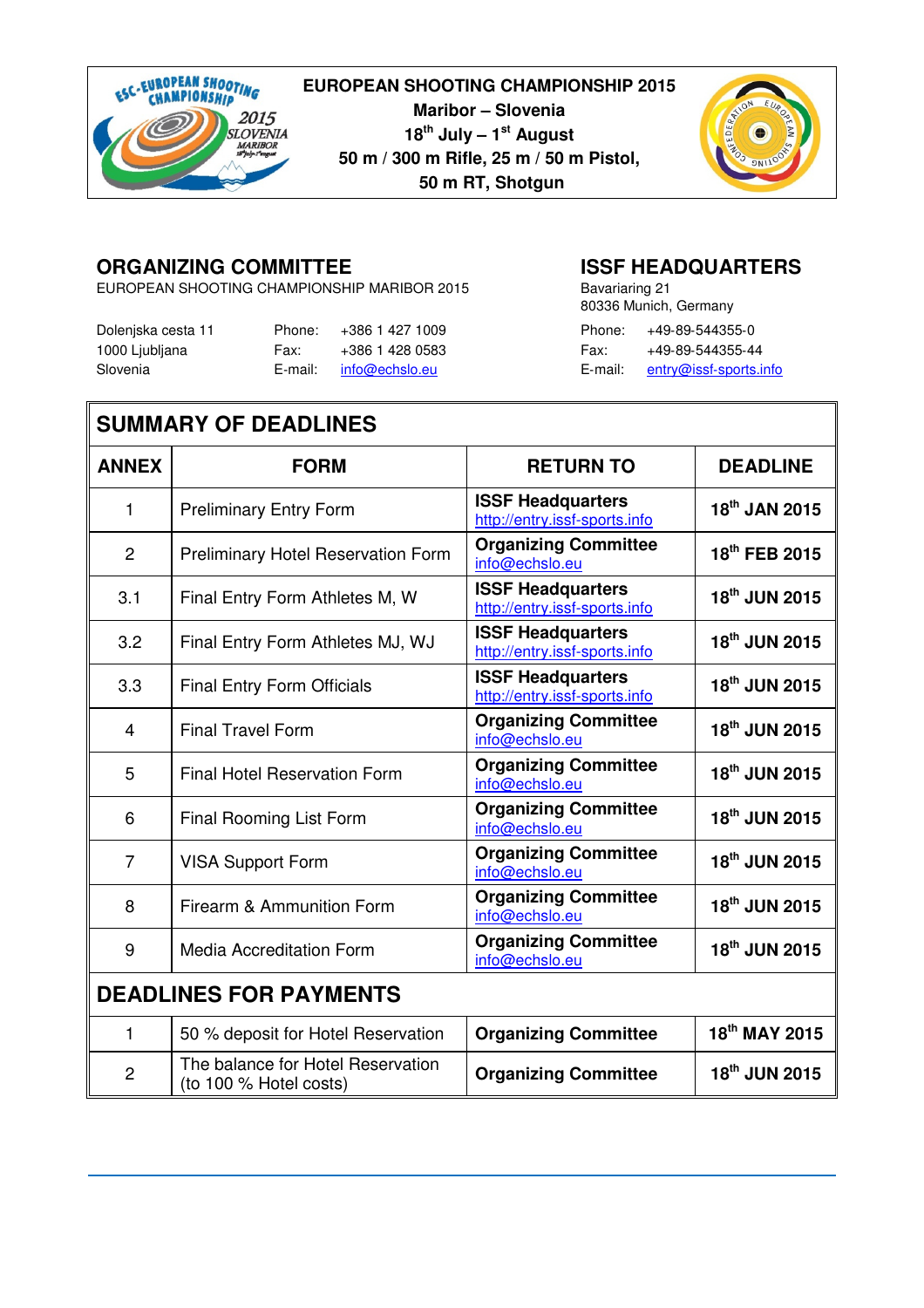

**Maribor – Slovenia 18th July – 1st August 50 m / 300 m Rifle, 25 m / 50 m Pistol, 50 m RT, Shotgun**



# **ANNEX 3.1**

**Please register on-line at: http://entry.issf-sports.info (Or use exceptionally Fax to ISSF Headquarters at +49-89-544355-44) Note: If you registered on-line, it is NOT necessary to send the completed Final Entry Form by fax to the ISSF Headquarters as well.** 

| <b>FINAL ENTRY FORM</b> Athletes: Rifle, Pistol, RT, Shotgun | $18^{\text{th}}$ JUN 2015<br>Please return by | to ISSF HEADQUARTERS                                       |  |  |  |
|--------------------------------------------------------------|-----------------------------------------------|------------------------------------------------------------|--|--|--|
| Name of federation                                           | Nation code                                   | Bavariaring 21<br>80336 Munich, Germany                    |  |  |  |
| Contact person                                               | Phone number                                  | Phone: +49-89-544355-0                                     |  |  |  |
| E-mail address                                               | Fax number                                    | +49-89-544355-44<br>Fax:<br>E-mail: entry@issf-sports.info |  |  |  |

|           | Please fill "X" for Regular and "M" for MQS Extra |                   |                          |    |               |    |           |                         |        |        |   |                      |     |       |                |      |  |                     |          |         |                |                       |                       |
|-----------|---------------------------------------------------|-------------------|--------------------------|----|---------------|----|-----------|-------------------------|--------|--------|---|----------------------|-----|-------|----------------|------|--|---------------------|----------|---------|----------------|-----------------------|-----------------------|
|           | <b>Athletes</b>                                   |                   |                          |    | Date of birth |    |           |                         | Men    |        |   |                      |     |       |                |      |  | Women               |          |         |                |                       |                       |
| <b>No</b> | <b>Family name</b>                                | <b>First name</b> | <b>ISSF ID</b><br>number | DD | МM            | YY | 300FR3x40 | 300STR3x20<br>300FR60PR | FR3x40 | FR60PR | E | <b>GFP</b><br>l<br>足 | STP | TR125 | DT150<br>SK125 | 50RT |  | 50RTMIX<br>300R3x20 | 300R60PR | STR3x20 | <b>STR60PR</b> | $\frac{\rho}{\infty}$ | DT120<br>SK75<br>TR75 |
|           |                                                   |                   |                          |    |               |    |           |                         |        |        |   |                      |     |       |                |      |  |                     |          |         |                |                       |                       |
|           |                                                   |                   |                          |    |               |    |           |                         |        |        |   |                      |     |       |                |      |  |                     |          |         |                |                       |                       |
|           |                                                   |                   |                          |    |               |    |           |                         |        |        |   |                      |     |       |                |      |  |                     |          |         |                |                       |                       |
|           |                                                   |                   |                          |    |               |    |           |                         |        |        |   |                      |     |       |                |      |  |                     |          |         |                |                       |                       |
|           |                                                   |                   |                          |    |               |    |           |                         |        |        |   |                      |     |       |                |      |  |                     |          |         |                |                       |                       |
|           |                                                   |                   |                          |    |               |    |           |                         |        |        |   |                      |     |       |                |      |  |                     |          |         |                |                       |                       |
|           |                                                   |                   |                          |    |               |    |           |                         |        |        |   |                      |     |       |                |      |  |                     |          |         |                |                       |                       |
|           |                                                   |                   |                          |    |               |    |           |                         |        |        |   |                      |     |       |                |      |  |                     |          |         |                |                       |                       |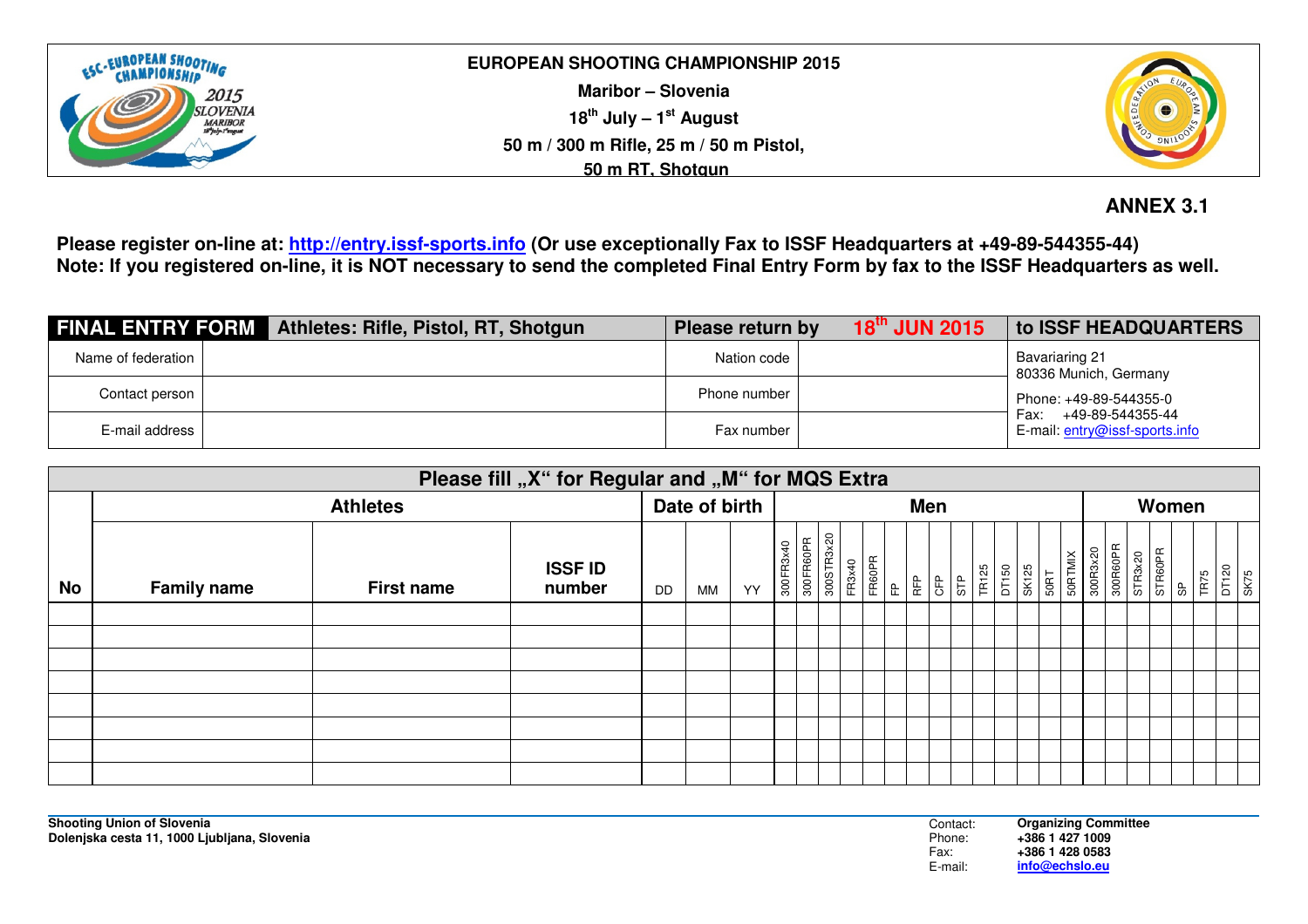

**Maribor – Slovenia 18th July – 1st August 50 m / 300 m Rifle, 25 m / 50 m Pistol, 50 m RT, Shotgun**



# **ANNEX 3.2**

**Please register on-line at: http://entry.issf-sports.info (Or use exceptionally Fax to ISSF Headquarters at +49-89-544355-44) Note: If you registered on-line, it is NOT necessary to send the completed Final Entry Form by fax to the ISSF Headquarters as well.** 

|                    | <b>FINAL ENTRY FORM</b> Athletes: Rifle, Pistol, RT, Shotgun | Please return by | $18^{\text{th}}$ JUN 2015 | <b>to ISSF HEADQUARTERS</b>                                |
|--------------------|--------------------------------------------------------------|------------------|---------------------------|------------------------------------------------------------|
| Name of federation |                                                              | Nation code      |                           | Bavariaring 21<br>80336 Munich, Germany                    |
| Contact person     |                                                              | Phone number     |                           | Phone: +49-89-544355-0                                     |
| E-mail address     |                                                              | Fax number       |                           | +49-89-544355-44<br>Fax:<br>E-mail: entry@issf-sports.info |

|           | Please fill "X" for Regular and "M" for MQS Extra |                   |                          |               |    |    |                   |        |   |    |     |     |              |       |                     |      |                |         |                |                    |       |      |
|-----------|---------------------------------------------------|-------------------|--------------------------|---------------|----|----|-------------------|--------|---|----|-----|-----|--------------|-------|---------------------|------|----------------|---------|----------------|--------------------|-------|------|
|           | <b>Athletes</b>                                   |                   |                          | Date of birth |    |    | <b>Men Junior</b> |        |   |    |     |     |              |       | <b>Women Junior</b> |      |                |         |                |                    |       |      |
| <b>No</b> | <b>Family name</b>                                | <b>First name</b> | <b>ISSF ID</b><br>number | <b>DD</b>     | MM | YY | FR3x40            | FR60PR | 운 | ÆP | SPM | STP | <b>TR125</b> | DT150 | SK125               | 50RT | <b>50RTMIX</b> | STR3x20 | <b>STR60PR</b> | <b>TR75</b><br>န္တ | DT120 | SK75 |
|           |                                                   |                   |                          |               |    |    |                   |        |   |    |     |     |              |       |                     |      |                |         |                |                    |       |      |
|           |                                                   |                   |                          |               |    |    |                   |        |   |    |     |     |              |       |                     |      |                |         |                |                    |       |      |
|           |                                                   |                   |                          |               |    |    |                   |        |   |    |     |     |              |       |                     |      |                |         |                |                    |       |      |
|           |                                                   |                   |                          |               |    |    |                   |        |   |    |     |     |              |       |                     |      |                |         |                |                    |       |      |
|           |                                                   |                   |                          |               |    |    |                   |        |   |    |     |     |              |       |                     |      |                |         |                |                    |       |      |
|           |                                                   |                   |                          |               |    |    |                   |        |   |    |     |     |              |       |                     |      |                |         |                |                    |       |      |
|           |                                                   |                   |                          |               |    |    |                   |        |   |    |     |     |              |       |                     |      |                |         |                |                    |       |      |
|           |                                                   |                   |                          |               |    |    |                   |        |   |    |     |     |              |       |                     |      |                |         |                |                    |       |      |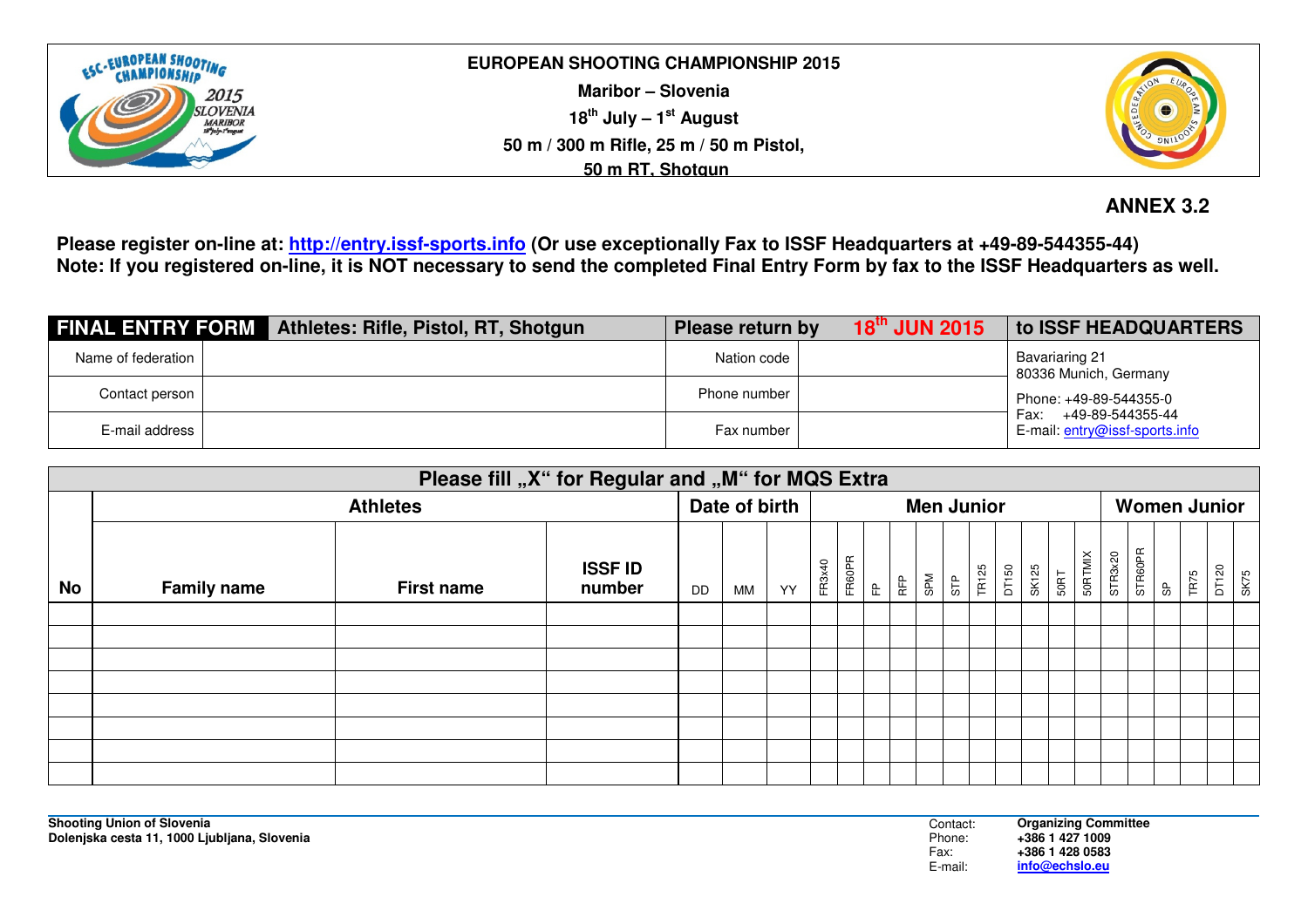

**Maribor – Slovenia 18th July – 1st August 50 m / 300 m Rifle, 25 m / 50 m Pistol, 50 m RT, Shotgun**



# **ANNEX 3.3**

**Please register on-line at: http://entry.issf-sports.info (Or use exceptionally Fax to ISSF Headquarters at +49-89-544355-44) Note: If you registered on-line, it is NOT necessary to send the completed Final Entry Form by fax to the ISSF Headquarters as well.** 

| <b>FINAL ENTRY FORM Officials</b> | Please return by | $18^{\text{th}}$ JUN 2015 | to ISSF HEADQUARTERS                                       |  |  |
|-----------------------------------|------------------|---------------------------|------------------------------------------------------------|--|--|
| Name of federation                | Nation code      |                           | Bavariaring 21<br>80336 Munich, Germany                    |  |  |
| Contact person                    | Phone number     |                           |                                                            |  |  |
| E-mail address                    | Fax number       |                           | +49-89-544355-44<br>Fax:<br>E-mail: entry@issf-sports.info |  |  |

|           | Gender<br>$W = W$ omen | <b>Officials</b>   |                   |           | Date of birth |    | <b>Position</b>                              |
|-----------|------------------------|--------------------|-------------------|-----------|---------------|----|----------------------------------------------|
| <b>No</b> | $M = Men$              | <b>Family name</b> | <b>First name</b> | <b>DD</b> | MM            | YY | (for identification please use legend below) |
|           |                        |                    |                   |           |               |    |                                              |
| ≏         |                        |                    |                   |           |               |    |                                              |
| n<br>J    |                        |                    |                   |           |               |    |                                              |
| 4         |                        |                    |                   |           |               |    |                                              |
| 5         |                        |                    |                   |           |               |    |                                              |
| 6         |                        |                    |                   |           |               |    |                                              |
|           |                        |                    |                   |           |               |    |                                              |
| -8        |                        |                    |                   |           |               |    |                                              |

| Leaend:                |               |                                                                               |
|------------------------|---------------|-------------------------------------------------------------------------------|
| Team Leader            | Media Person  | For Media please use also "Media Accreditation Form"                          |
| Team Coach             | Team Official | For federation official please state position, e.g. president, secretary etc. |
| Team Medical Personnel | Guest         | For quest please state relation, e.g. wife of president, mother of athlete    |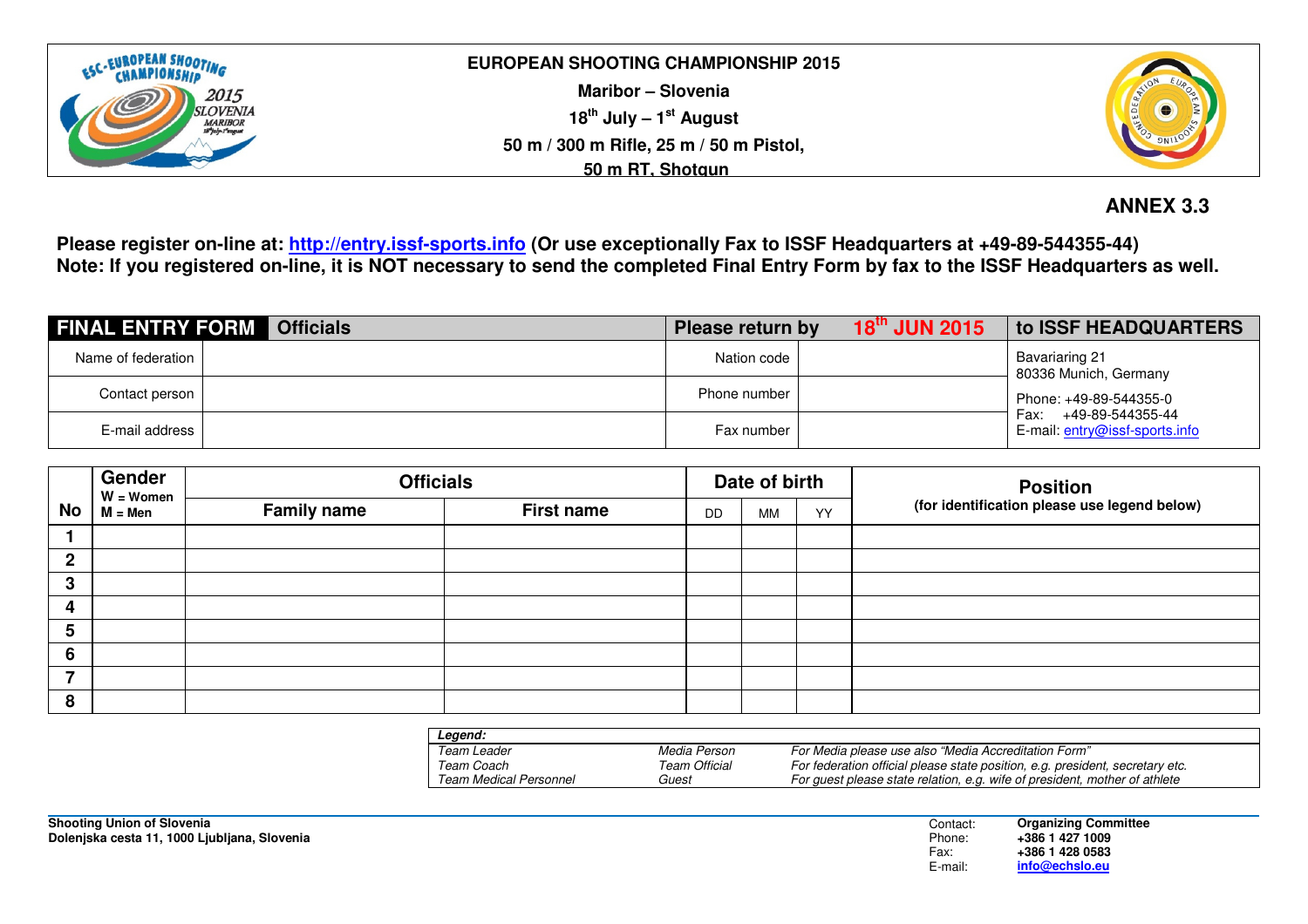

# **EUROPEAN SHOOTING CHAMPIONSHIP 2015 Maribor – Slovenia 18th July – 1st August 50 m / 300 m Rifle, 25 m / 50 m Pistol, 50 m RT, Shotgun**



 **ANNEX 4**

# **Please email or fax to Organizing Committee at: info@echslo.eu or +386 1 428 0583**

| <b>FINAL TRAVEL FORM</b> |  | Please return by |                           | $18^{\text{th}}$ JUN 2015 |
|--------------------------|--|------------------|---------------------------|---------------------------|
| Name of federation       |  |                  | Nation<br>(3 letter code) |                           |

| 1. Travel information |                |     |                |                  |     |  |
|-----------------------|----------------|-----|----------------|------------------|-----|--|
|                       | <b>Arrival</b> |     |                | <b>Departure</b> |     |  |
| Airport               | Rail           | Car | Airport        | Rail             | Car |  |
| Date                  |                |     | Date           |                  |     |  |
| Time                  |                |     | Time           |                  |     |  |
| Flight no.            |                |     | Flight no.     |                  |     |  |
| From (airport)        |                |     | From (airport) |                  |     |  |
| No. of persons        |                |     | No. of persons |                  |     |  |

| 2. Travel information |      |     |                |                  |     |  |
|-----------------------|------|-----|----------------|------------------|-----|--|
| <b>Arrival</b>        |      |     |                | <b>Departure</b> |     |  |
| Airport               | Rail | Car | Airport        | Rail             | Car |  |
| Date                  |      |     | Date           |                  |     |  |
| Time                  |      |     | Time           |                  |     |  |
| Flight no.            |      |     | Flight no.     |                  |     |  |
| From (airport)        |      |     | From (airport) |                  |     |  |
| No. of persons        |      |     | No. of persons |                  |     |  |

| 3. Travel information |      |     |  |                  |      |     |  |
|-----------------------|------|-----|--|------------------|------|-----|--|
| <b>Arrival</b>        |      |     |  | <b>Departure</b> |      |     |  |
| Airport               | Rail | Car |  | Airport          | Rail | Car |  |
| Date                  |      |     |  | Date             |      |     |  |
| Time                  |      |     |  | Time             |      |     |  |
| Flight no.            |      |     |  | Flight no.       |      |     |  |
| From (airport)        |      |     |  | From (airport)   |      |     |  |
| No. of persons        |      |     |  | No. of persons   |      |     |  |

**Local transfer from airport to the official hotel(s) and back at arrival / departure is required?**

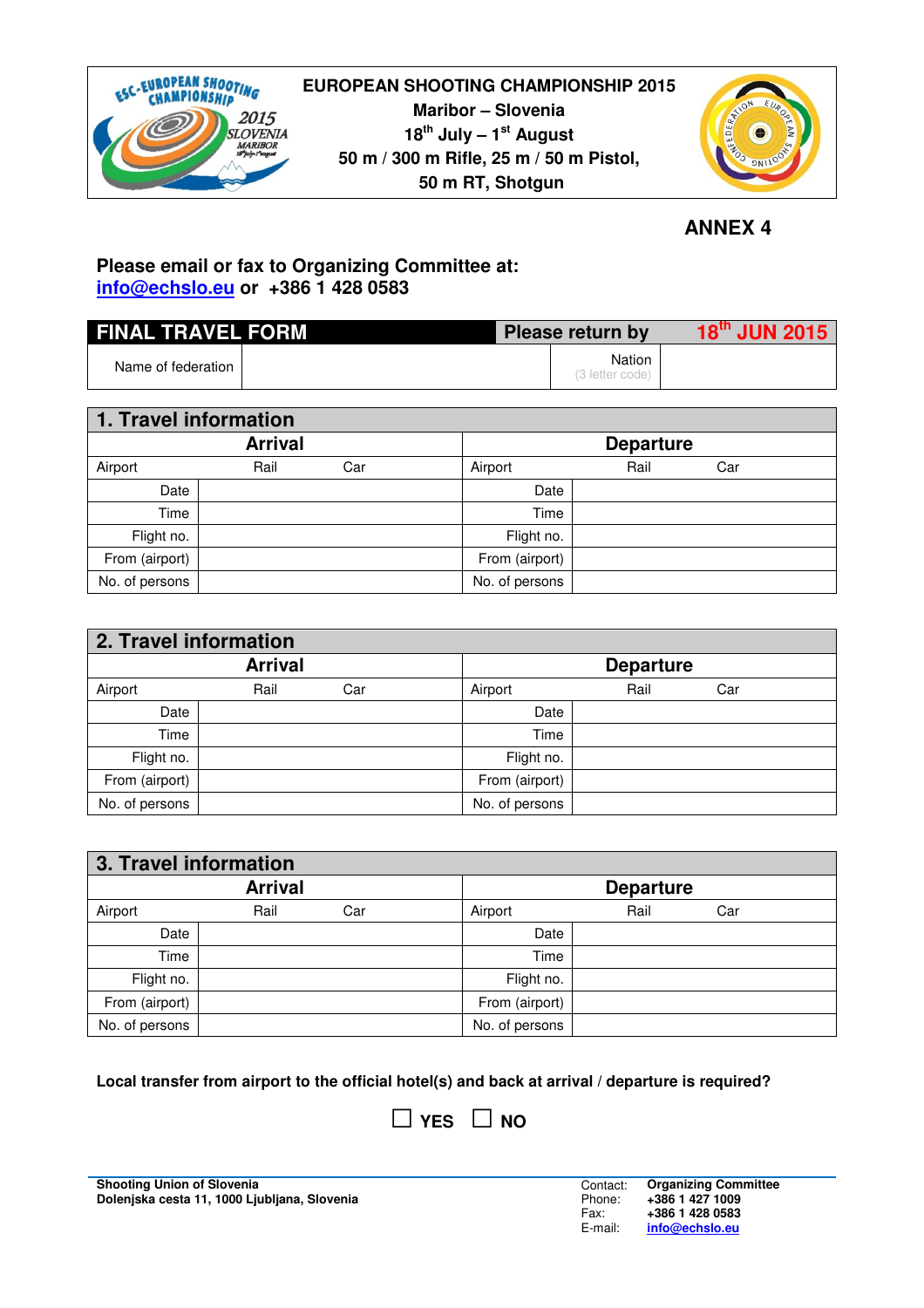



*<u>ANNEX 5</u>* 

# **Please email or fax to Organizing Committee at: info@echslo.eu or +386 1 428 0583**

|                    | <b>FINAL HOTEL RESERVATION FORM</b> | Please return by          | <b>18th JUN 2015</b> |
|--------------------|-------------------------------------|---------------------------|----------------------|
| Name of federation |                                     | Nation<br>(3 letter code) |                      |
| Contact person     |                                     | Phone number              |                      |
| E-mail address     |                                     | Fax number                |                      |

|              | Category | Please indicate the Hotel Category in order of preference |
|--------------|----------|-----------------------------------------------------------|
| <b>Hotel</b> | 5*       |                                                           |
| choice       | 4*       |                                                           |
|              | ^?       |                                                           |

|        | Room type   | <b>Number</b><br>of rooms | <b>Number</b><br>of nights | Day<br>of arrival | Day<br>of departure |
|--------|-------------|---------------------------|----------------------------|-------------------|---------------------|
|        |             |                           |                            |                   |                     |
| Room   | single      |                           |                            |                   |                     |
| choice |             |                           |                            |                   |                     |
|        | double/twin |                           |                            |                   |                     |
|        |             |                           |                            |                   |                     |
|        |             |                           |                            |                   |                     |

Date Signature of Team Leader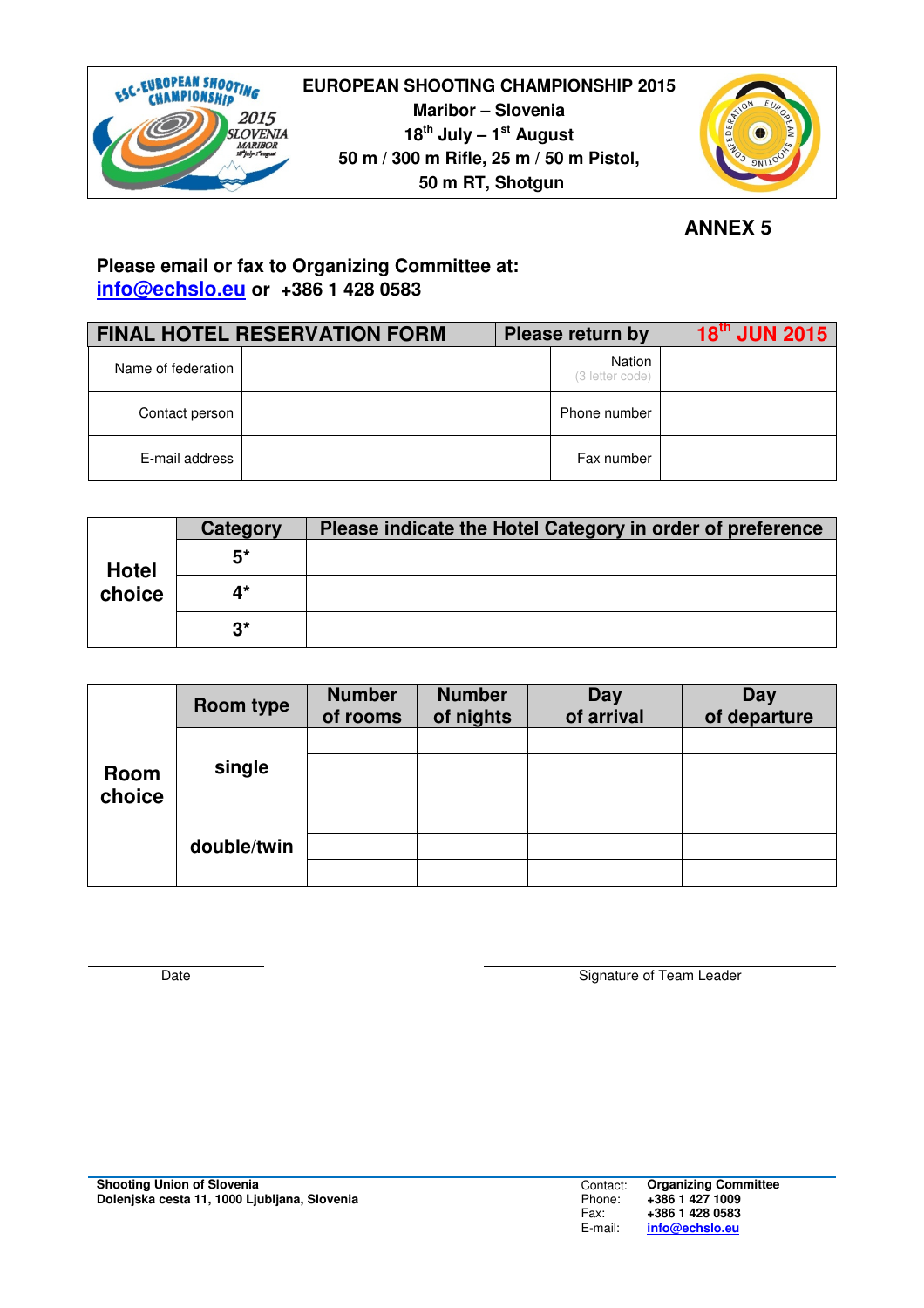

# **EUROPEAN SHOOTING CHAMPIONSHIP 2015 Maribor – Slovenia 18th July – 1st August 50 m / 300 m Rifle, 25 m / 50 m Pistol, 50 m RT, Shotgun**



 **ANNEX 6**

# **Please email or fax to Organizing Committee at: info@echslo.eu or +386 1 428 0583**

| <b>FINAL ROOMING LIST FORM</b> |  | Please return by          | $18^{\text{th}}$ JUN 2015 |
|--------------------------------|--|---------------------------|---------------------------|
| Name of federation             |  | Nation<br>(3 letter code) |                           |

|              | Category             | Please indicate the Hotel Category in order of preference |
|--------------|----------------------|-----------------------------------------------------------|
| <b>Hotel</b> | 5*                   |                                                           |
| choice       | $\mathbf{A}^{\star}$ |                                                           |
|              | $3^{\star}$          |                                                           |

| <b>Single</b> |             |                         |                          |                            |  |  |  |
|---------------|-------------|-------------------------|--------------------------|----------------------------|--|--|--|
| <b>No</b>     | <b>Name</b> | <b>Check</b><br>in date | <b>Check</b><br>out date | <b>Number</b><br>of nights |  |  |  |
|               |             |                         |                          |                            |  |  |  |
|               |             |                         |                          |                            |  |  |  |
|               |             |                         |                          |                            |  |  |  |
|               |             |                         |                          |                            |  |  |  |
|               |             |                         |                          |                            |  |  |  |
|               |             |                         |                          |                            |  |  |  |

| Double/twin |             |                         |                          |                            |  |  |
|-------------|-------------|-------------------------|--------------------------|----------------------------|--|--|
| <b>No</b>   | <b>Name</b> | <b>Check</b><br>in date | <b>Check</b><br>out date | <b>Number</b><br>of nights |  |  |
|             |             |                         |                          |                            |  |  |
|             |             |                         |                          |                            |  |  |
|             |             |                         |                          |                            |  |  |
|             |             |                         |                          |                            |  |  |
|             |             |                         |                          |                            |  |  |
|             |             |                         |                          |                            |  |  |

Contact: Phone: Fax: E-mail: **Organizing Committee +386 1 427 1009 +386 1 428 0583 info@echslo.eu**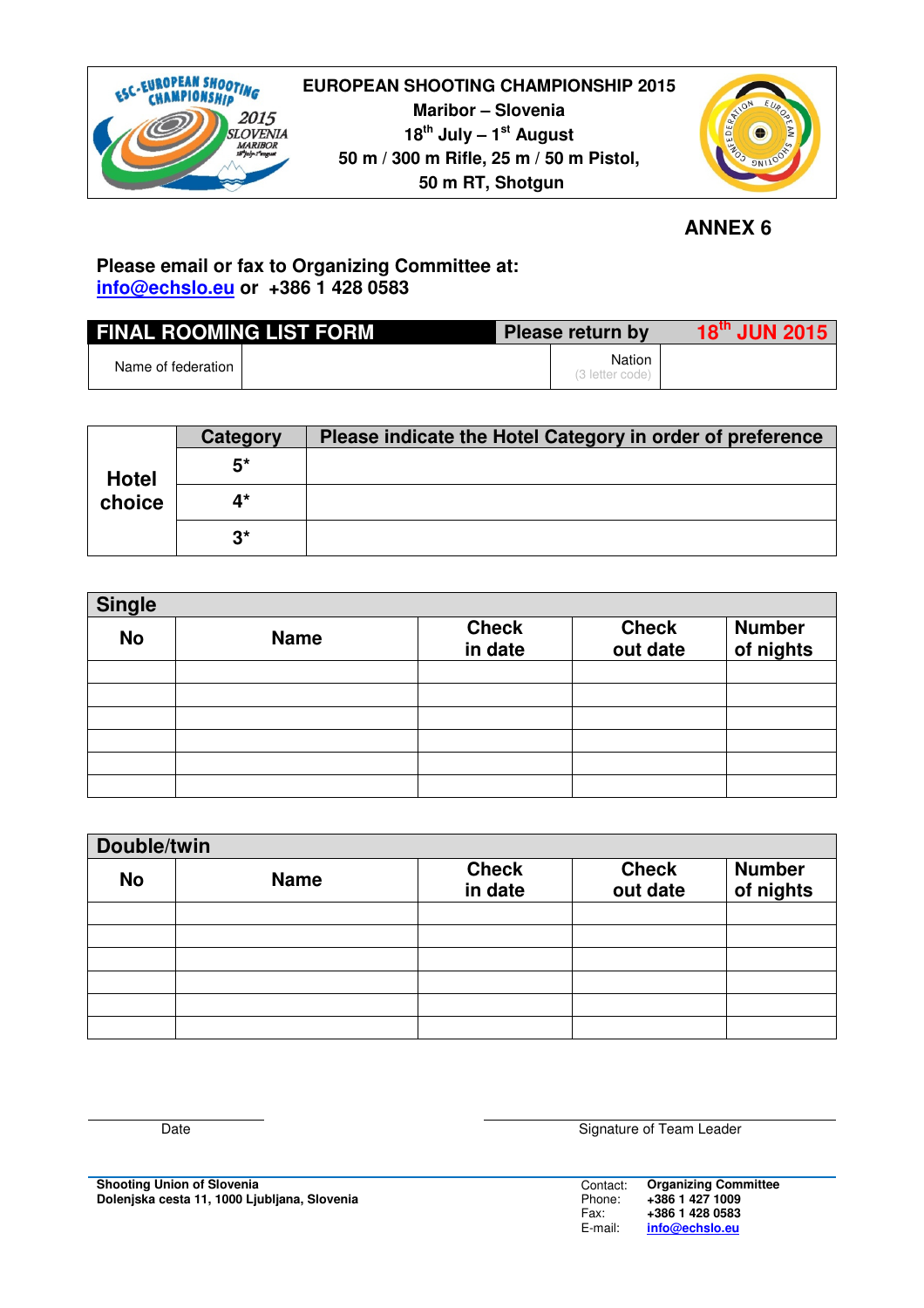

**EUROPEAN SHOOTING CHAMPIONSHIP 2015 Maribor – Slovenia 18th July – 1st August 50 m / 300 m Rifle, 25 m / 50 m Pistol, 50 m RT, Shotgun**



*<u>ANNEX 7</u>* 

# **Please email or fax to Organizing Committee at: info@echslo.eu or +386 1 428 0583**

| <b>VISA SUPPORT FORM</b> |  | Please return by          | 18 <sup>th</sup> JUN 2015 |
|--------------------------|--|---------------------------|---------------------------|
| Name of federation       |  | Nation<br>(3 letter code) |                           |
| Contact person           |  | Phone number              |                           |
| E-mail address           |  | Fax number                |                           |

| <b>No</b> | <b>Family name</b> | <b>First name</b> | Date<br>of birth | <b>Passport</b><br>number | <b>Issue</b><br>on | <b>Issue</b><br>by |
|-----------|--------------------|-------------------|------------------|---------------------------|--------------------|--------------------|
|           |                    |                   |                  |                           |                    |                    |
|           |                    |                   |                  |                           |                    |                    |
|           |                    |                   |                  |                           |                    |                    |
|           |                    |                   |                  |                           |                    |                    |
|           |                    |                   |                  |                           |                    |                    |
|           |                    |                   |                  |                           |                    |                    |
|           |                    |                   |                  |                           |                    |                    |
|           |                    |                   |                  |                           |                    |                    |
|           |                    |                   |                  |                           |                    |                    |
|           |                    |                   |                  |                           |                    |                    |
|           |                    |                   |                  |                           |                    |                    |
|           |                    |                   |                  |                           |                    |                    |
|           |                    |                   |                  |                           |                    |                    |
|           |                    |                   |                  |                           |                    |                    |
|           |                    |                   |                  |                           |                    |                    |
|           |                    |                   |                  |                           |                    |                    |

**Note:**

Date **Signature of Team Leader** Signature of Team Leader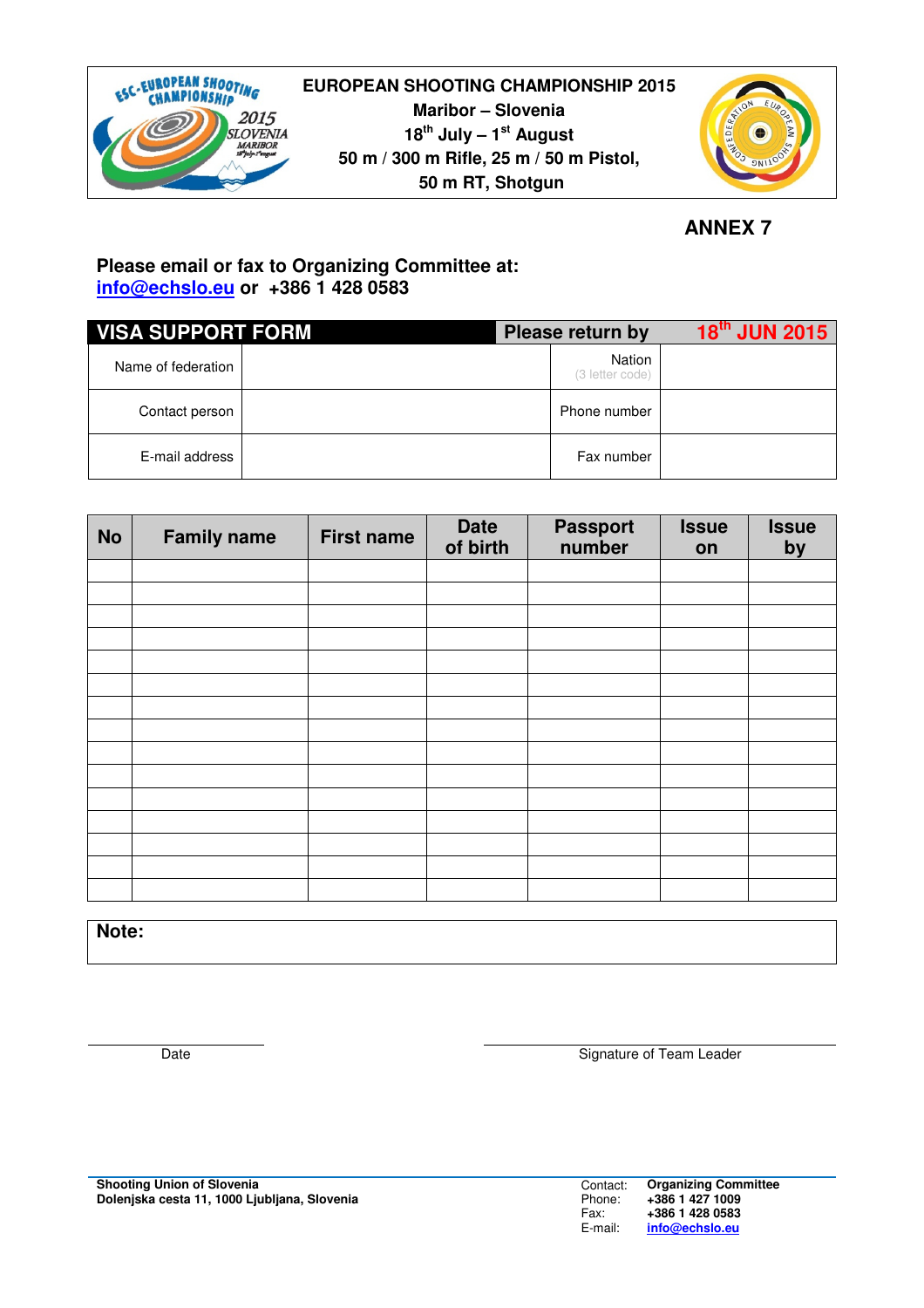



 **ANNEX 8**

# **Please email or fax to Organizing Committee at: info@echslo.eu or +386 1 428 0583**

# **FIREARM AND AMMUNITION FORM Please return by 18th JUN 2015 Please return this form to the Organizing Committee. Please use one form for each athlete.**

| Information            |          |             |          |  |
|------------------------|----------|-------------|----------|--|
| Family name            |          | First name  |          |  |
| Country                |          | Nationality |          |  |
| Birth date             |          | Birth place |          |  |
| Residential<br>address |          |             |          |  |
| Passport               |          | Place       | Date     |  |
| number                 | of issue |             | of issue |  |

| <b>Firearms</b> |              |               |                 |
|-----------------|--------------|---------------|-----------------|
| Model           | Manufacturer | Serial number | Gauge / Caliber |
|                 |              |               |                 |
|                 |              |               |                 |
|                 |              |               |                 |
|                 |              |               |                 |

| <b>Ammunition</b> |              |                 |
|-------------------|--------------|-----------------|
| Quantity          | Manufacturer | Gauge / Caliber |
|                   |              |                 |
|                   |              |                 |
|                   |              |                 |
|                   |              |                 |
| Spare parts       | Manufacturer | Quantity        |

|                | Spare parts | Manufacturer | ulantity |
|----------------|-------------|--------------|----------|
| <b>Barrels</b> |             |              |          |
| Stocks         |             |              |          |
|                |             |              |          |

| <b>Travel information</b> |               |                |         |
|---------------------------|---------------|----------------|---------|
| Arrival date              | Flight number | Arrival time   | Carrier |
|                           |               |                |         |
| Departure date            | Flight number | Departure time | Carrier |
|                           |               |                |         |

**Shooting Union of Slovenia Dolenjska cesta 11, 1000 Ljubljana, Slovenia** 

Date **Signature of Team Leader** 

| Contact: | <b>Organizing Committee</b> |
|----------|-----------------------------|
| Phone:   | +386 1 427 1009             |
| Fax:     | +386 1 428 0583             |
| E-mail:  | info@echslo.eu              |